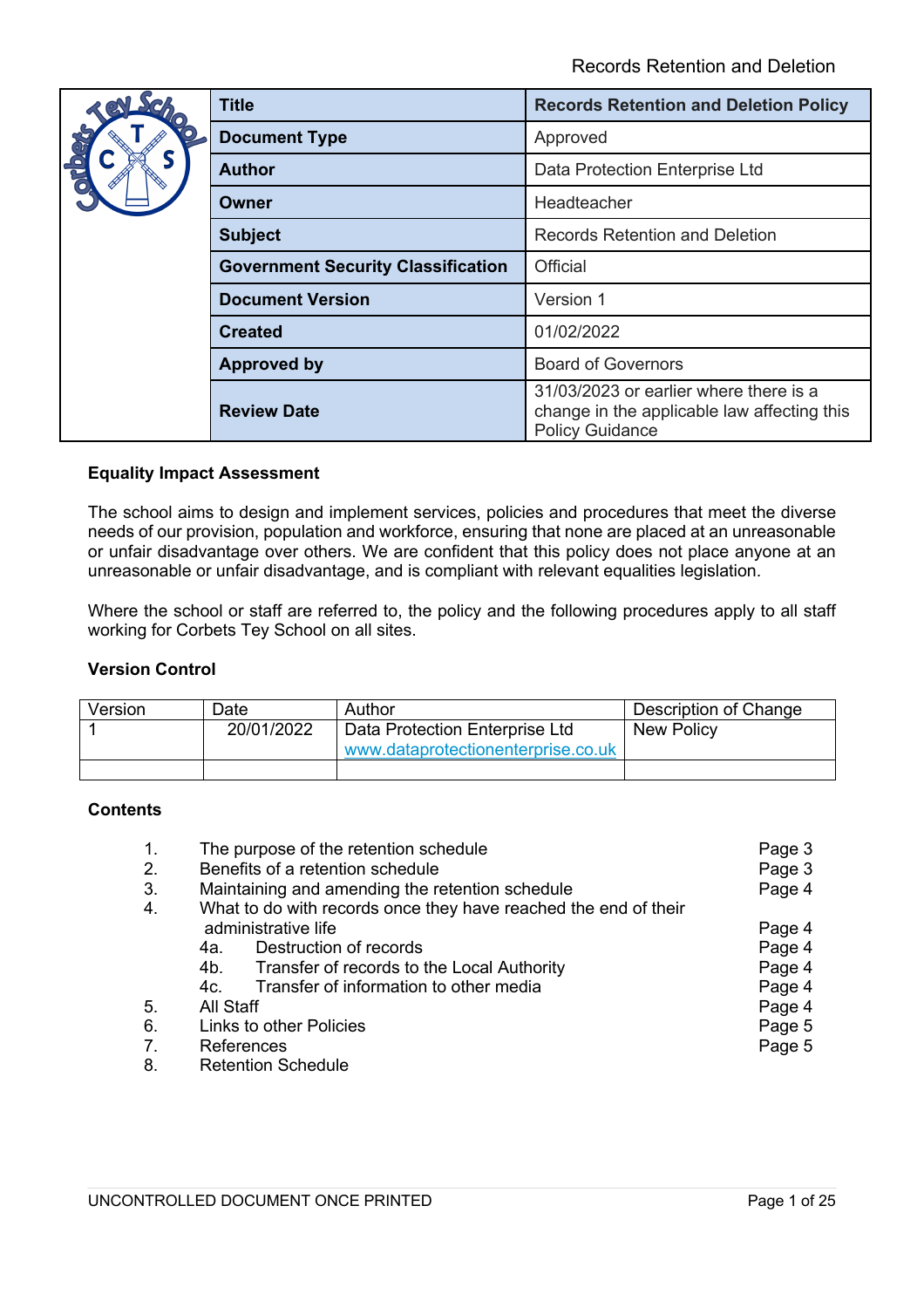## **1. The purpose of the retention schedule**

Under the UK General Data Protection Regulation (GDPR), the Data Protection Act 2018 (DPA 2018) and the Freedom of Information Act 2000 (FOIA), schools are required to maintain a retention schedule listing the record series which the school creates in the course of its business.

The retention schedule lays down the length of time which the record needs to be retained and the action which should be taken when it is of no further administrative use. It also lays down the basis for normal processing under both Data Protection and Freedom of Information legislation.

Members of staff are expected to manage their current record keeping systems using the retention schedule and to take account of the different kinds of retention periods when they are creating new record keeping systems.

The retention schedule refers to all information, regardless of the media in which they are stored (e.g paper/electronic/microfilm/photographic etc).

#### **2. Benefits of a retention schedule**

There are a number of benefits which arise from the use of a complete retention schedule:

- a. Managing records in line with best practice guidance fulfils duties under Section 46 Code of Practice on Records Management under the Freedom of Information Act 2000. Retention Guidelines are published so there is clear communication to customers over what information should still be available to them if they wish to make a subject access request. To retain information for too long or to destroy it too soon leaves us open to criticisms on openness and transparency, and in some cases, compliance with the law.
- b. Members of staff can be confident about the safe disposal of information at the appropriate time.
- c. Information which is subject to Freedom of Information and Data Protection legislation will be available when required.
- d. The school is not maintaining and storing information unnecessarily.

Members of staff should be aware that once a Freedom of Information request is received, or a legal hold imposed, then records disposal relating to the request or legal hold must be stopped.

Records which may be required by IICSA (Independent Inquiry into Child Sexual Abuse) should be treated as though they are subject to a legal hold.

#### **3. Maintaining and amending the retention schedule**

Where appropriate the retention schedule should be reviewed and amended to include any new record series created and remove any obsolete record series.

Some of the retention periods are governed by statute and if record series are to be kept for longer or shorter periods than laid out in this document then the reason(s) for this need to be documented.

Where there is a recommendation to archive the information, this may be in an electronic format. There is no requirement to convert the information into a hard copy. Such records should be kept in separate electronic folder suitably marked as holding archival material.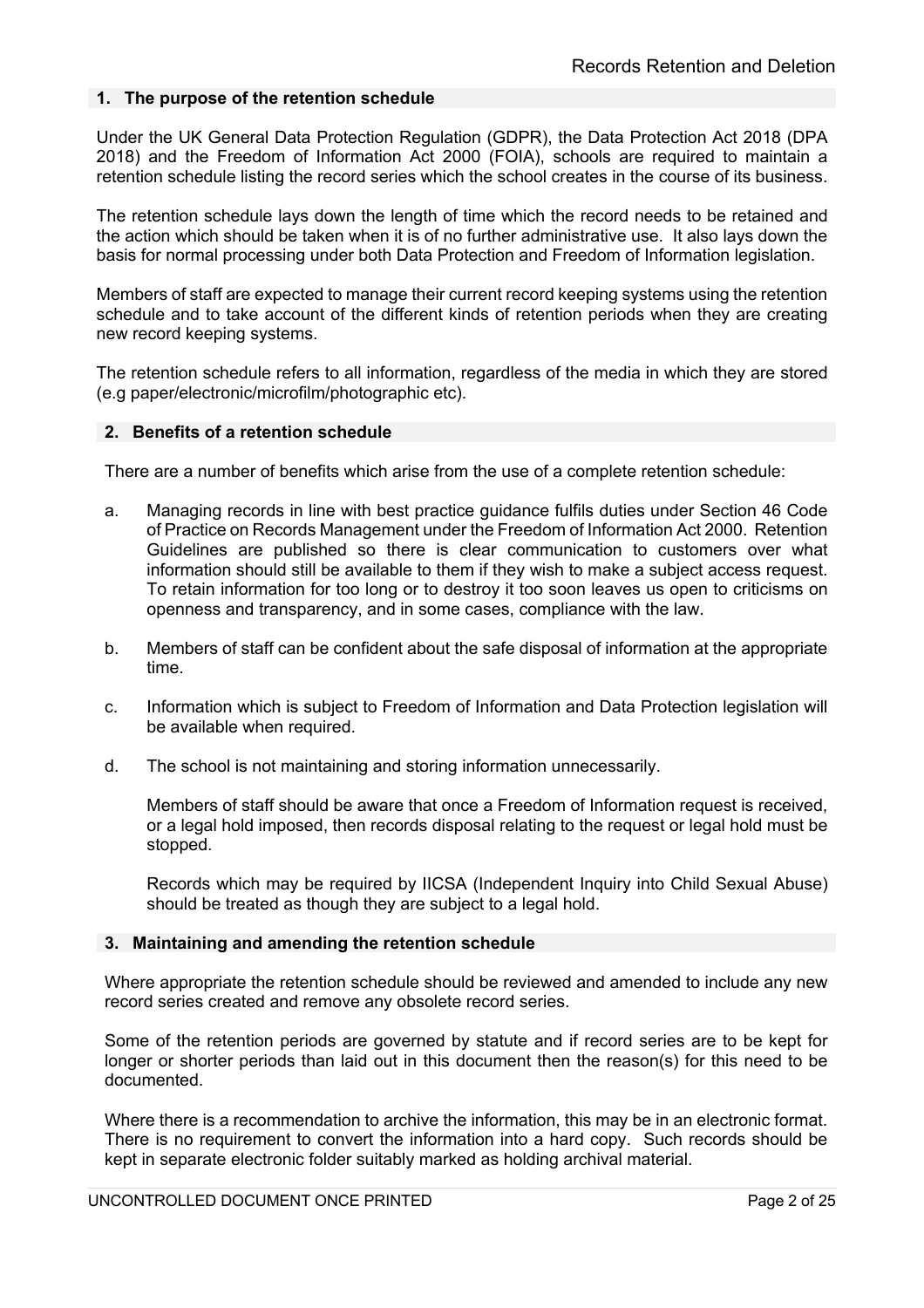## **4. What to do with records once they have reached the end of their administrative life**

#### **4a. Destruction of records**

Where records have been identified for destruction, they should be disposed of in an appropriate way. All records containing personal information, or sensitive policy information should be shredded before disposal (if possible). Any other records should be bundled up and disposed of to a wastepaper merchant or disposed of in other appropriate ways.

The Freedom of Information Act 2000 requires the school to maintain a list of records which have been destroyed and who authorised their destruction. Members of staff should record at least:

- File reference (or another unique identifier);
- File title (or brief description);
- Number of files
- The name of the authorising officer

This could be kept in an Excel spreadsheet or other database format.

## **4b. Transfer of records to the Local Authority**

Where records have been identified as being worthy of permanent preservation, arrangements should be made to transfer the records to the Local Authority.

#### **4c. Transfer of information to other media**

Where lengthy retention periods have been allocated to records, members of staff may wish to consider converting paper records to other media such as digital media. The lifespan of the media and the ability to migrate data where necessary should always be considered.

#### **5. All Staff**

Everyone is responsible for:

- Following procedures and guidance for managing, retaining and disposing of records.
- Only disposing of records in accordance with the requirements outlined in this policy (if authorised to do so).
- Ensuring that any proposed divergence from the records retention and disposal policies is authorised by the Head Teacher.

#### **6. Links with other Policies**

This Records Retention and Deletion Policy is linked to the Schools:

- Data Protection Policy
- Freedom of Information Policy
- CCTV Policy
- Data Sharing Policy
- Safe-guarding Policy
- GDPR Privacy Notices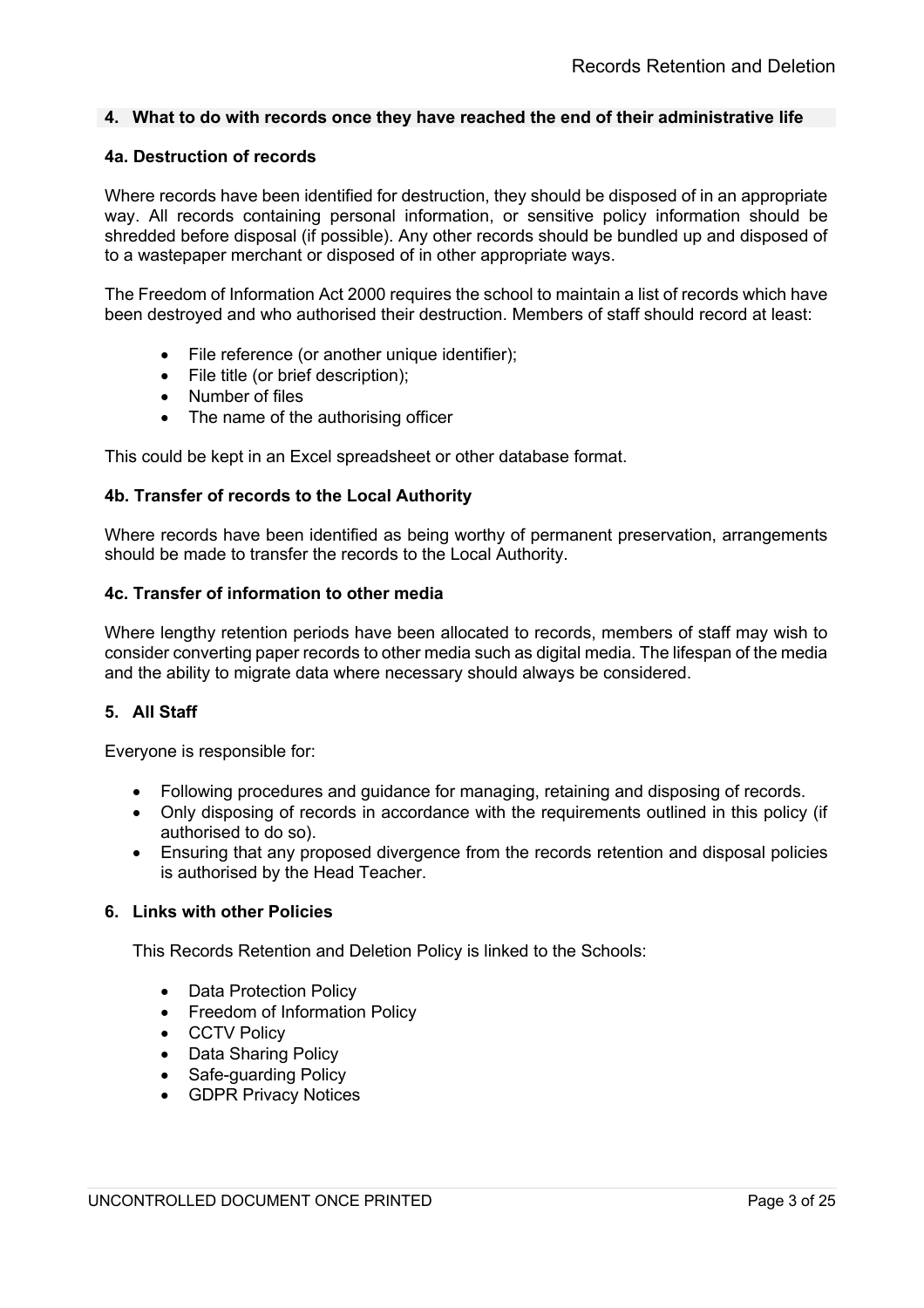# **7. References**

- UK General Data Protection Regulation
- Data Protection Act 2018
- Article 8, The Human Rights Act 1998
- Freedom of Information Act 2000
- Code of Practice on Records Management (under Section 46 of the FOIA)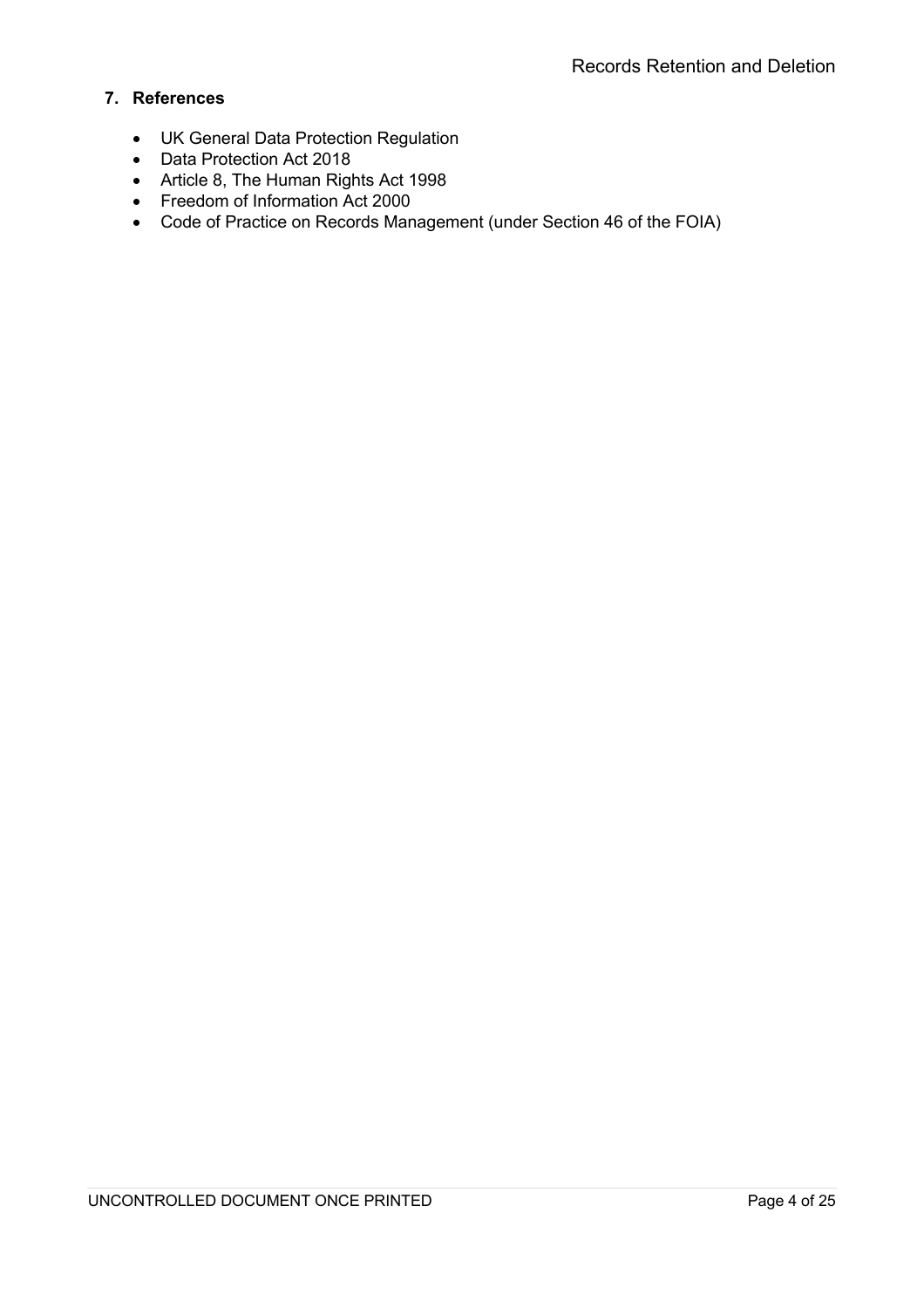## **RETENTION SCHEDULE**

# **1. Governing Body**

This section contains retention periods connected to the work and responsibilities of the governing body. For further information about governing body records please see "The constitution of governing bodies of maintained schools' Statutory guidance for governing bodies of maintained schools and local authorities in England August 2017"

## **1.1 Management of Governing Body**

|       | <b>Basic File</b><br><b>Description</b>                                                                      | <b>Statutory Provisions</b> | <b>Retention Period</b><br>[operational]                                                                                                                                                                                                                                                                               | Action at the end of the<br>administrative life of the record | <b>Personal</b><br><b>Information</b> |
|-------|--------------------------------------------------------------------------------------------------------------|-----------------------------|------------------------------------------------------------------------------------------------------------------------------------------------------------------------------------------------------------------------------------------------------------------------------------------------------------------------|---------------------------------------------------------------|---------------------------------------|
| 1.1.1 | Instruments of<br>government                                                                                 |                             | For the life of the school                                                                                                                                                                                                                                                                                             | Consult local authority before disposal                       |                                       |
| 1.1.2 | Trusts and<br>endowments                                                                                     |                             | For the life of the school                                                                                                                                                                                                                                                                                             | Consult local authority before disposal                       |                                       |
| 1.1.3 | Records relating to<br>the election of<br>parent and staff<br>governors not<br>appointed by the<br>governors |                             | Date of election $+6$ months                                                                                                                                                                                                                                                                                           | <b>SECURE DISPOSAL</b>                                        | <b>Yes</b>                            |
| 1.1.4 | Records relating to<br>the appointment of<br>co-opted governors                                              |                             | Provided that the decision<br>has been recorded in the<br>minutes, the records relating<br>to the appointment can be<br>destroyed once the co-opted<br>governor has finished their<br>term of office (except where<br>there have been allegations<br>concerning young persons).<br>In this case retain for 25<br>years | <b>SECURE DISPOSAL</b>                                        | Yes                                   |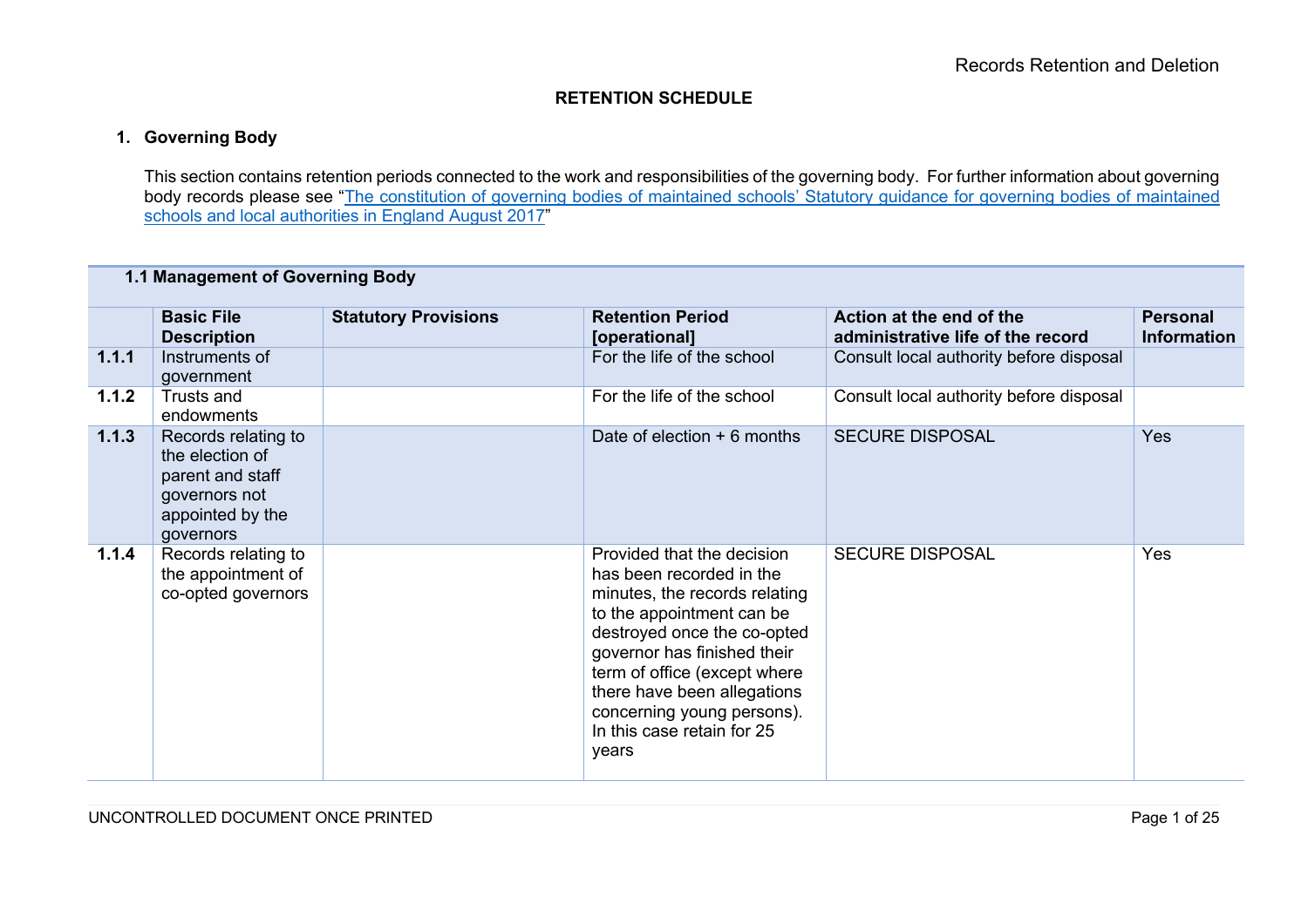| 1.1.5  | Records relating to<br>the election of chair<br>and vice chair                                            | Once the decision has been<br>recorded in the minutes, the<br>records relating to the<br>election can be destroyed                                                                                             | <b>SECURE DISPOSAL</b>                                          | Yes       |
|--------|-----------------------------------------------------------------------------------------------------------|----------------------------------------------------------------------------------------------------------------------------------------------------------------------------------------------------------------|-----------------------------------------------------------------|-----------|
| 1.1.6  | Scheme of<br>delegation and<br>terms of reference<br>for committees                                       | Until superseded or whilst<br>relevant. [If retained for<br>reference purposes in case<br>decisions which need to be<br>justified.]                                                                            | These could be offered to the Local<br>Authority if appropriate |           |
| 1.1.7  | Minutes and<br>Agendas                                                                                    | Paper copies to be retained<br>for 6 years, Governors retain<br>electronic copies for 10 years                                                                                                                 |                                                                 | Potential |
| 1.1.8  | Reports made to<br>the governors'<br>meeting which are<br>referred to in the<br>minutes                   | 10 years from the date of the<br>meeting                                                                                                                                                                       |                                                                 | Potential |
| 1.1.9  | Register of<br>attendance at Full<br>governing board<br>meetings                                          | 10 years from the date of the<br>meeting (included in minutes)                                                                                                                                                 | <b>SECURE DISPOSAL</b>                                          | Yes       |
| 1.1.10 | Records relating to<br>Governor<br><b>Monitoring Visits</b>                                               | Date of the visit $+3$ years                                                                                                                                                                                   | <b>SECURE DISPOSAL</b>                                          | Yes       |
| 1.1.11 | Records relating to<br>complaints made to<br>and investigated by<br>the governing body<br>or head teacher | Major complaints: current<br>year + 6 years.<br>If negligence involved, then:<br>current year + 15 years.<br>If student protection or<br>safeguarding issues are<br>involved, then: current year +<br>15 years | <b>SECURE DISPOSAL</b>                                          | Yes       |
| 1.1.12 | Correspondence<br>sent and received<br>by the governing                                                   | General correspondence<br>should be retained for current<br>year $+3$ years                                                                                                                                    | <b>SECURE DISPOSAL</b>                                          | Potential |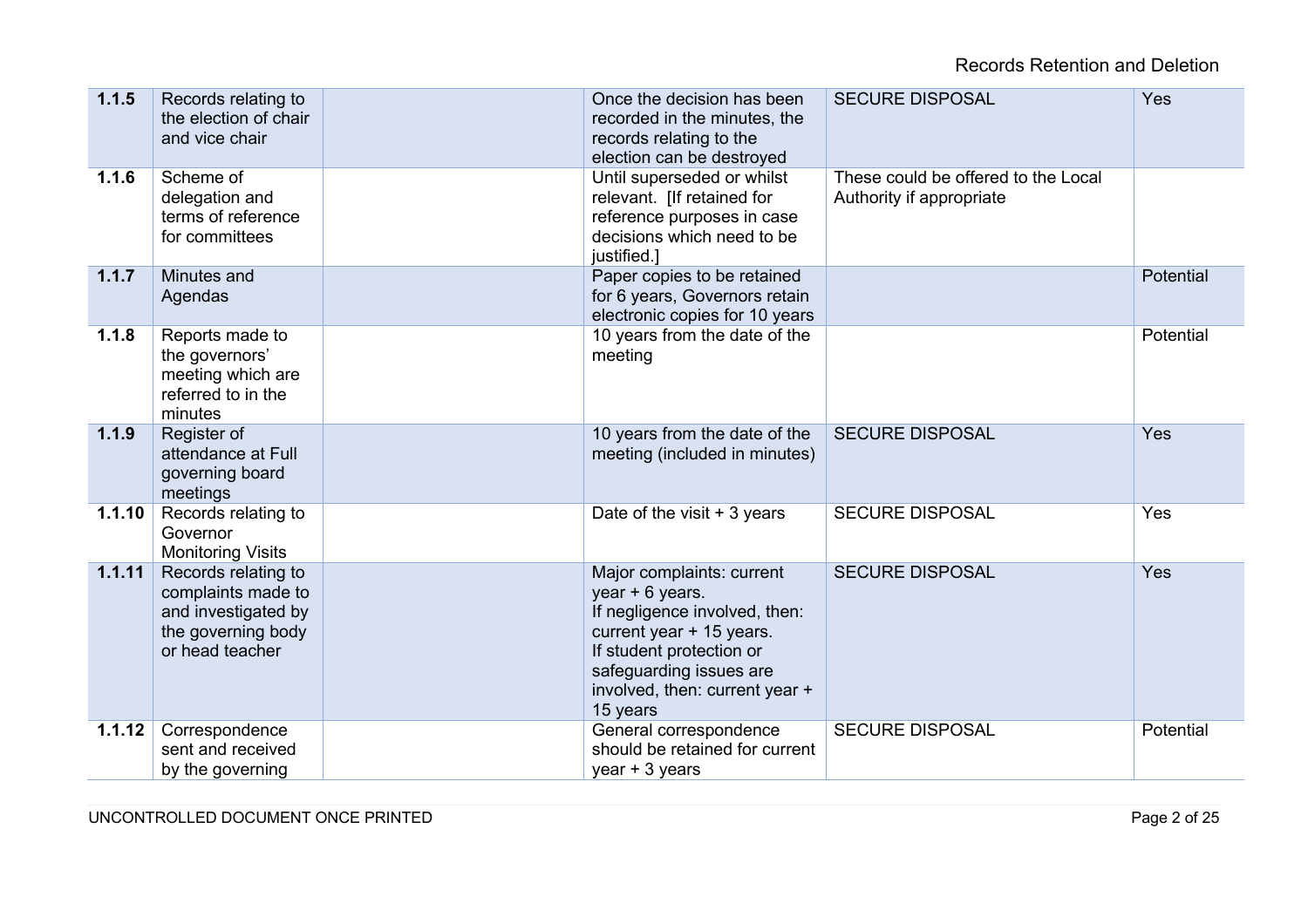|        | body or head<br>teacher                                                  |                                                                                                                                                                                                                       |                        |  |
|--------|--------------------------------------------------------------------------|-----------------------------------------------------------------------------------------------------------------------------------------------------------------------------------------------------------------------|------------------------|--|
| 1.1.13 | Action plans<br>created and<br>administered by the<br>governing body     | Until superseded or whilst<br>relevant                                                                                                                                                                                | <b>SECURE DISPOSAL</b> |  |
| 1.1.14 | Policy documents<br>created and<br>administered by the<br>governing body | Until superseded [Consider<br>keeping all policies relating to<br>safeguarding, young person<br>protection or other student<br>related issues such as<br>exclusion until the IICSA has<br>issued its recommendations] |                        |  |

# **1.2 GOVERNOR MANAGEMENT**

|       | <b>Basic File Description</b>                                                                            | <b>Statutory</b><br><b>Provisions</b> | <b>Retention Period</b><br>[operational]                | Action at the end of the<br>administrative life of the record | <b>Personal</b><br><b>Information</b> |
|-------|----------------------------------------------------------------------------------------------------------|---------------------------------------|---------------------------------------------------------|---------------------------------------------------------------|---------------------------------------|
| 1.2.1 | Records relating to the<br>appointment of a clerk to the<br>governing body                               |                                       | Date on which clerk<br>appointment ceases $+6$<br>years | <b>SECURE DISPOSAL</b>                                        | <b>Yes</b>                            |
| 1.2.2 | Records relating to the terms of<br>office of serving governors,<br>including evidence of<br>appointment |                                       | Date appointment ceases $+6$<br>years                   |                                                               | Yes                                   |
| 1.2.3 | Records relating to governor<br>declaration against<br>disqualification criteria                         |                                       | Date appointment ceases + 6   SECURE DISPOSAL<br>years  |                                                               | <b>Yes</b>                            |
| 1.2.4 | Register of business interests                                                                           |                                       | Date appointment ceases + 6<br>years                    | <b>SECURE DISPOSAL</b>                                        | Yes                                   |
| 1.2.5 | <b>Governors Code of Conduct</b>                                                                         |                                       | <b>Until Superseded</b>                                 |                                                               |                                       |
| 1.2.6 | Records relating to the training<br>required and received by<br>Governors                                |                                       | Date Governor resigns + 6<br>years                      | <b>SECURE DISPOSAL</b>                                        | Yes                                   |
| 1.2.7 | Records relating to the induction<br>programme for new governors                                         |                                       | Date appointment ceases $+ 6$<br>years                  | <b>SECURE DISPOSAL</b>                                        | Yes                                   |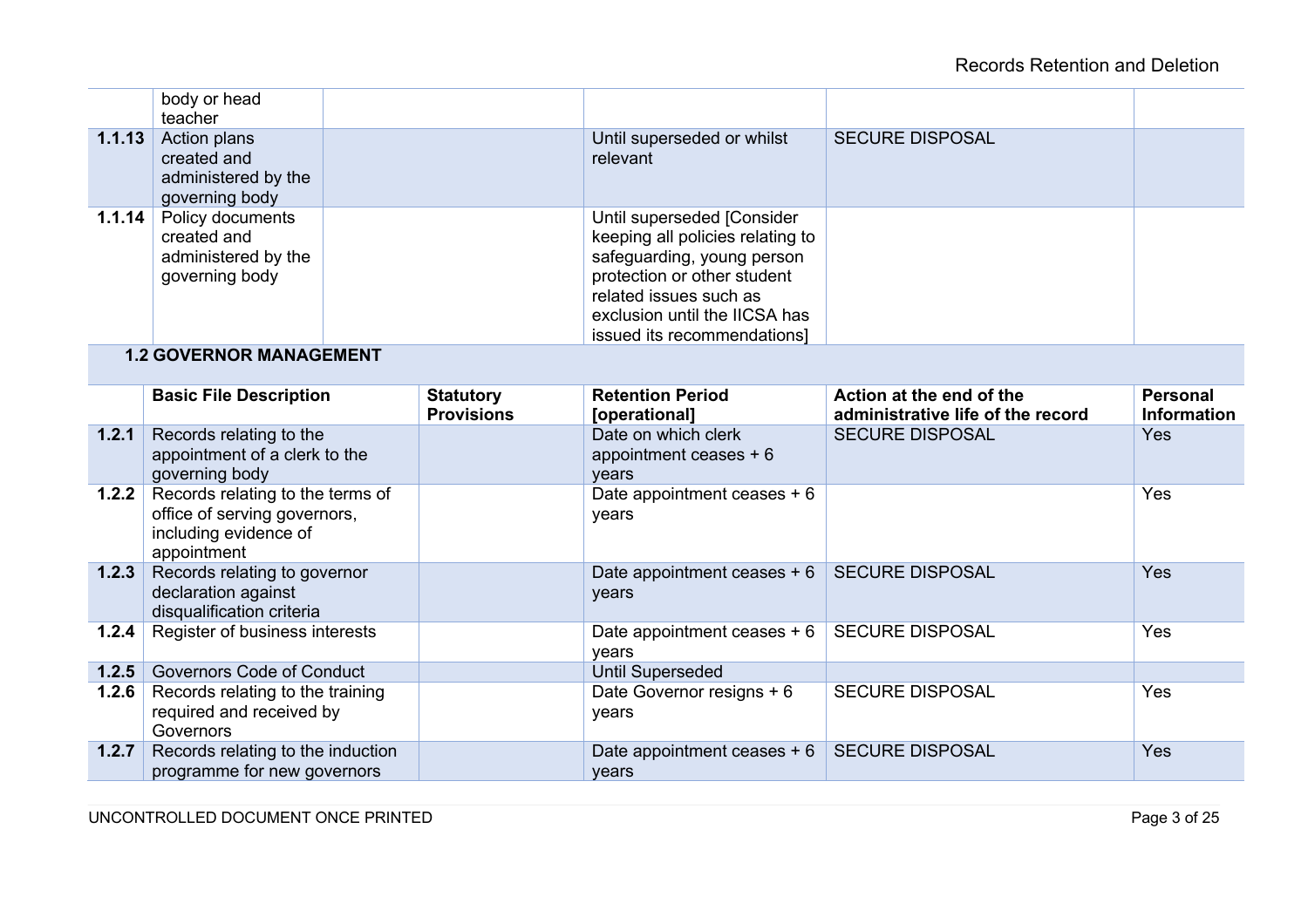|       | 1.2.8 Records relating to DBS checks<br>carried out on clerk and members<br>of the governing body – DBS<br>number and date of issue only to<br>be kept | Held on single central record<br>for term of appointment plus<br>2 years | SECURE DISPOSAL | Yes |
|-------|--------------------------------------------------------------------------------------------------------------------------------------------------------|--------------------------------------------------------------------------|-----------------|-----|
| 1.2.9 | Governor personnel files                                                                                                                               | Date appointment ceases $+ 6$ SECURE DISPOSAL<br>vears                   |                 | Yes |

## **2. Management of the School**

This section contains retention periods connected to the processes involved in managing the school, including Human Resources, Financial Management, Payroll and Property Management.

# **2.1 HEAD TEACHER AND SENIOR MANAGEMENT TEAM**

|       | <b>Basic file description</b>                                                                                | <b>Statutory</b><br><b>Provisions</b> | <b>Retention Period</b><br>[Operational]                                                                                | Action at the end of the<br>administrative life of the record                                                  | <b>Personal</b><br><b>Information</b> |
|-------|--------------------------------------------------------------------------------------------------------------|---------------------------------------|-------------------------------------------------------------------------------------------------------------------------|----------------------------------------------------------------------------------------------------------------|---------------------------------------|
| 2.1.1 | Logbooks of activity in the<br>school                                                                        |                                       | Historical logbooks only kept                                                                                           | These could be of permanent<br>historical value and should be offered<br>to the Local Authority if appropriate | Potential                             |
| 2.1.2 | Minutes of Senior Management<br>Team meetings and the<br>meetings of other internal<br>administrative bodies |                                       | Date of the meeting $+3$ years<br>then review annually, or as<br>required if not destroyed                              | <b>SECURE DISPOSAL</b>                                                                                         | Potential                             |
| 2.1.3 | Professional development plans                                                                               |                                       | These should be held on the<br>individual's personnel record.<br>If not, then termination of<br>employment<br>+ 6 years | <b>SECURE DISPOSAL</b>                                                                                         | Potential                             |
| 2.1.4 | School development plans                                                                                     |                                       | Life of the plan $+3$ years                                                                                             | <b>SECURE DISPOSAL</b>                                                                                         |                                       |

# **2.2 OPERATIONAL ADMINISTRATION**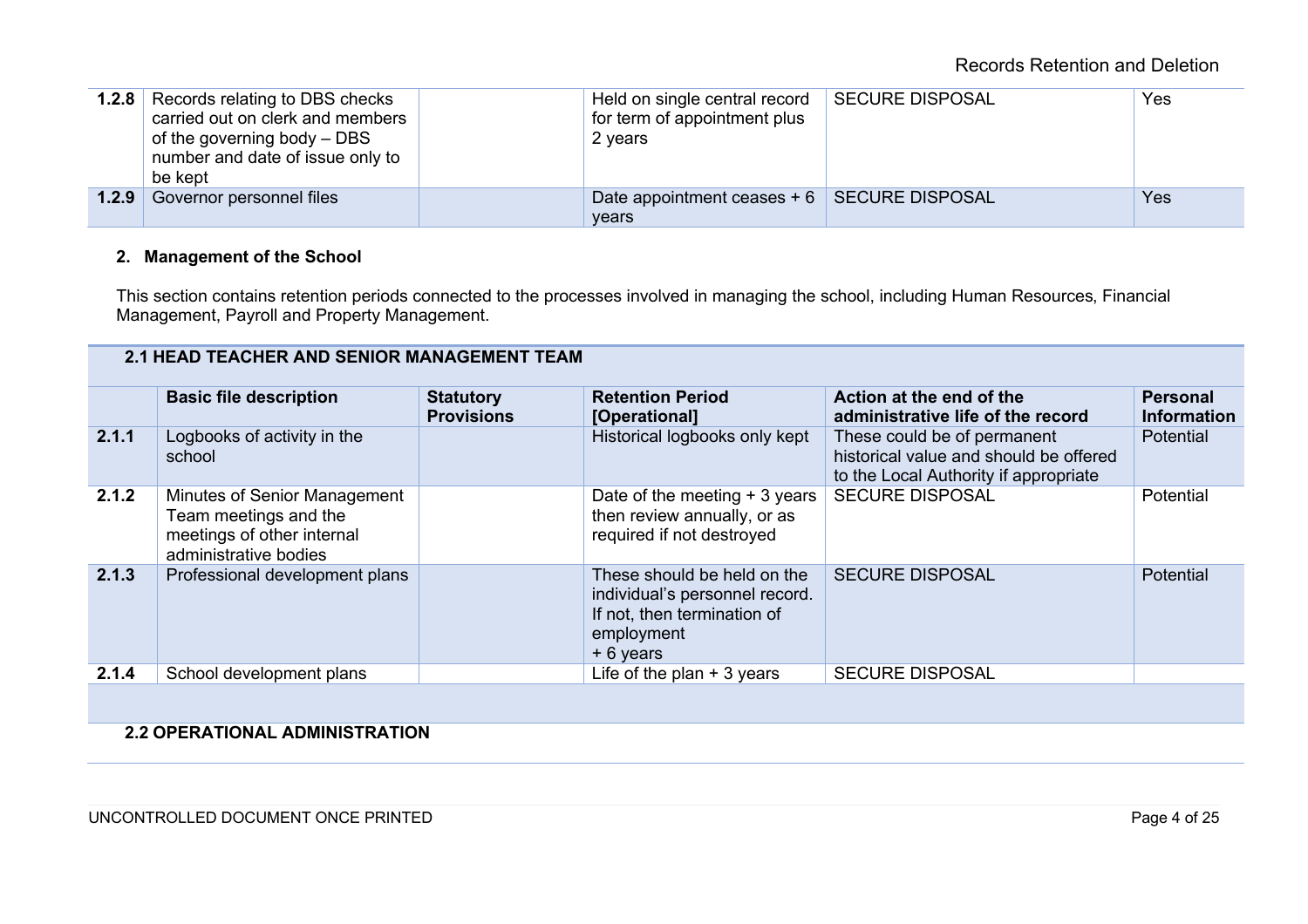Records Retention and Deletion

|       | <b>Basic file description</b>                                                                             | <b>Statutory</b><br><b>Provisions</b> | <b>Retention Period</b><br>[Operational]                                                                                                | Action at the end of the<br>administrative life of the record                         | <b>Personal</b><br><b>Information</b> |
|-------|-----------------------------------------------------------------------------------------------------------|---------------------------------------|-----------------------------------------------------------------------------------------------------------------------------------------|---------------------------------------------------------------------------------------|---------------------------------------|
| 2.2.1 | General file series which do not<br>fit under any other category                                          |                                       | Current year<br>+ 5 years then review                                                                                                   | <b>SECURE DISPOSAL</b>                                                                | Potential                             |
| 2.2.2 | Records relating to the creation<br>and publication of the school<br>brochure or prospectus               |                                       | Current academic year + 3<br>years                                                                                                      | The school could preserve a copy for<br>archive otherwise STANDARD<br><b>DISPOSAL</b> |                                       |
| 2.2.3 | Consents relating to mailings,<br>photographs, social media etc<br>as part of GDPR compliance             |                                       | Consent will last whilst the<br>student attends the school, it<br>can therefore be destroyed<br>when the student leaves $+12$<br>months | <b>SECURE DISPOSAL</b>                                                                | Yes                                   |
| 2.2.4 | Visitor management systems<br>[including electronic systems,<br>visitors' books and signing-in<br>sheets] |                                       | 12 months for paper records.<br>Electronic recording as per<br>SLA.                                                                     | <b>SECURE DISPOSAL</b>                                                                | <b>Yes</b>                            |
| 2.2.5 | All school emails                                                                                         |                                       | 24 months                                                                                                                               | SECURE DELETION - automatic<br>deletion after 2 years.                                | Yes                                   |

# **2.3 HUMAN RESOURCES**

|       | <b>Basic file description</b>                                                                  | <b>Statutory</b><br><b>Provisions</b> | <b>Retention Period</b><br>[Operational]                                                                                                                                                                                                       | Action at the end of the<br>administrative life of the record | <b>Personal</b><br><b>Information</b> |
|-------|------------------------------------------------------------------------------------------------|---------------------------------------|------------------------------------------------------------------------------------------------------------------------------------------------------------------------------------------------------------------------------------------------|---------------------------------------------------------------|---------------------------------------|
|       | <b>RECRUITMENT</b>                                                                             |                                       |                                                                                                                                                                                                                                                |                                                               |                                       |
| 2.3.1 | All records leading up to the<br>appointment of a headteacher                                  |                                       | Unsuccessful -Date of<br>interview plus 6 months.<br>$Succesful -$<br>Add to personnel file and<br>retain until end of<br>appointment + 6 years,<br>except in cases of negligence<br>or claims of young person<br>abuse then at least 15 years | <b>SECURE DISPOSAL</b>                                        | <b>Yes</b>                            |
| 2.3.2 | All records leading up to the<br>appointment of a member of<br>staff - unsuccessful candidates |                                       | Date of interview/ application<br>of unsuccessful candidate +<br>6 months                                                                                                                                                                      | <b>SECURE DISPOSAL</b>                                        | Yes                                   |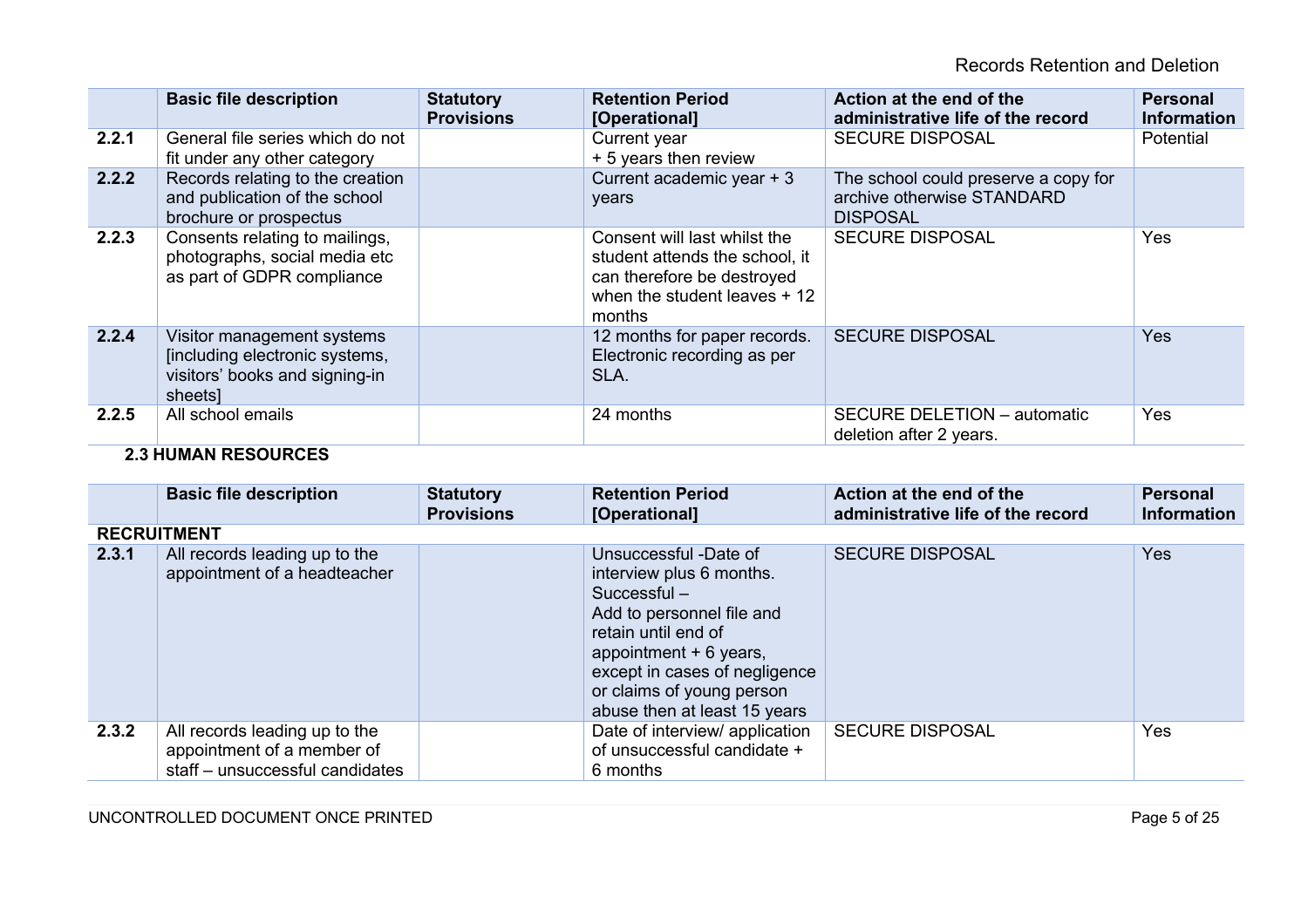| 2.3.3 | Pre-employment vetting<br>information - DBS Checks -<br>successful candidates                                                     | <b>DBS Update</b><br>Service Employer<br>Guide June 2014;<br>Keeping Young<br>persons Safe in<br>Education 2018<br><b>Statutory</b><br>Guidance from<br>DoE] Sections 73,<br>74 | Application forms, references<br>and other documents - for<br>the duration of the<br>employee's employment $+6$<br>years                                                                                 | <b>SECURE DISPOSAL</b> | Yes        |
|-------|-----------------------------------------------------------------------------------------------------------------------------------|---------------------------------------------------------------------------------------------------------------------------------------------------------------------------------|----------------------------------------------------------------------------------------------------------------------------------------------------------------------------------------------------------|------------------------|------------|
| 2.3.4 | Forms of proof of identity<br>collected as part of the process<br>of checking 'portable' enhanced<br><b>DBS</b> disclosure        |                                                                                                                                                                                 | Where possible this process<br>should be carried out using<br>the on-line system. If it is<br>necessary to take a copy of<br>documentation, then it should<br>be retained on the staff<br>personal file. | <b>SECURE DISPOSAL</b> | Yes        |
| 2.3.5 | Pre-employment vetting<br>information - Evidence proving<br>the right to work in the United<br>Kingdom - successful<br>candidates | An Employer's<br>Guide to Right to<br><b>Work Checks</b><br>[Home Office, May<br>2015]                                                                                          | Kept on staff file for term of<br>appointment plus 6 years.                                                                                                                                              | <b>SECURE DISPOSAL</b> | <b>Yes</b> |

# **OPERATIONAL STAFF MANAGEMENT**

|       | <b>Basic file description</b> | <b>Statutory</b><br><b>Provisions</b> | <b>Retention Period</b><br>[Operational]                                                                                                                                                      | Action at the end of the<br>administrative life of the record | <b>Personal</b><br><b>Information</b> |
|-------|-------------------------------|---------------------------------------|-----------------------------------------------------------------------------------------------------------------------------------------------------------------------------------------------|---------------------------------------------------------------|---------------------------------------|
| 2.3.6 | Staff personnel file          | Limitation Act 1980<br>[Section 2]    | Termination of Employment +<br>6 years, unless the member<br>of staff is part of any case<br>which falls under the terms of<br>reference of IICSA. If this is<br>the case, then the file will | <b>SECURE DISPOSAL</b>                                        | <b>Yes</b>                            |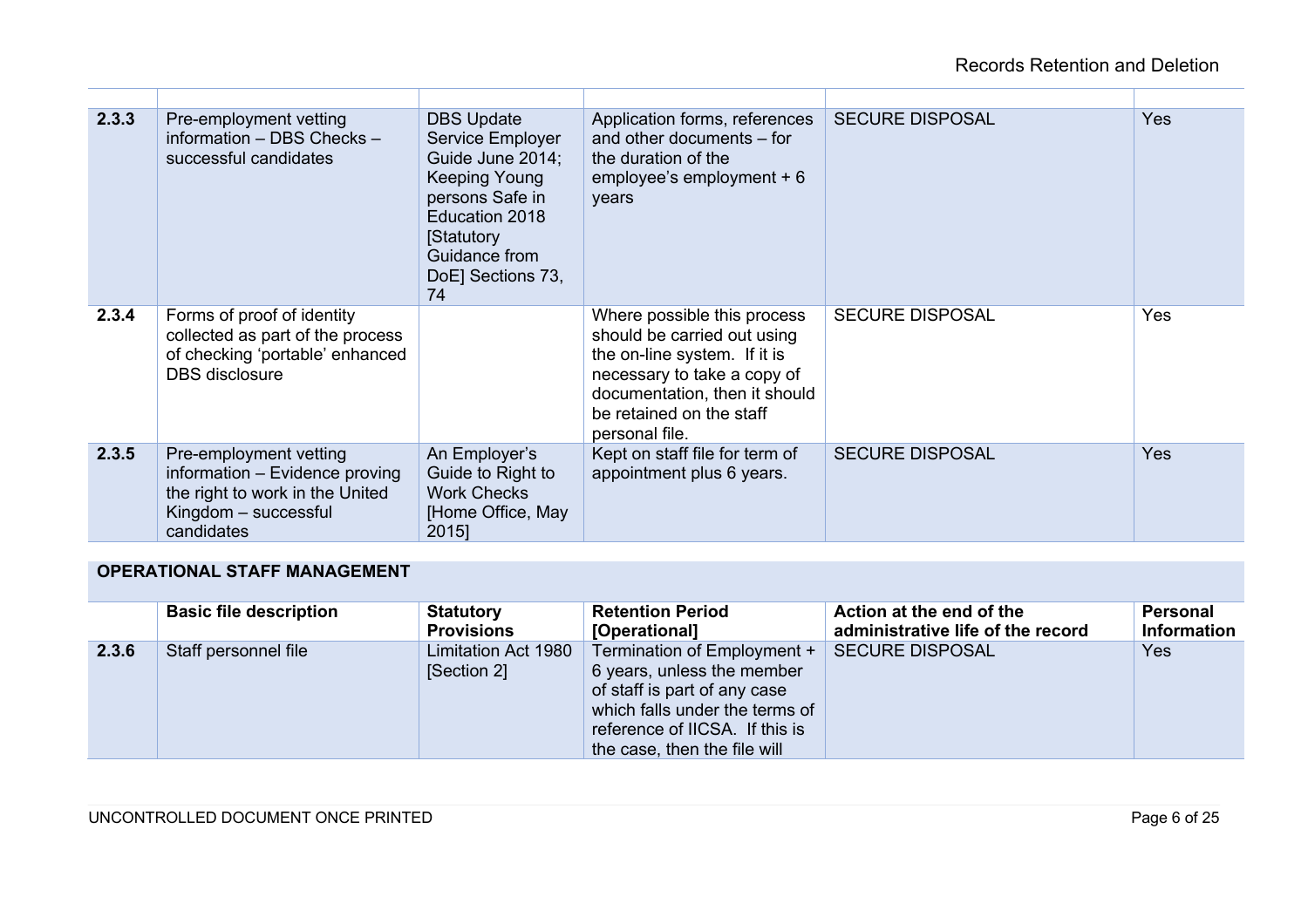|       |                                        | need to be retained until<br>IICSA enquiries are complete               |                        |     |
|-------|----------------------------------------|-------------------------------------------------------------------------|------------------------|-----|
| 2.3.7 | Annual appraisal/assessment<br>records | Retain on personnel file until<br>termination of employment<br>+6 years | <b>SECURE DISPOSAL</b> | Yes |
| 2.3.8 | Sickness absence monitoring            | Retain on personnel file until<br>termination of employment<br>+6 years | <b>SECURE DISPOSAL</b> | Yes |
| 2.3.9 | Staff training record                  | Retain on personnel file until<br>termination of employment<br>+6 years | <b>SECURE DISPOSAL</b> | Yes |

## **DISCIPLINARY AND GRIEVANCE PROCESS**

If in any doubt as to which categories disciplinary records fall under, please seek advice from the local authority HR or Legal.

The ACAS code of practice on disciplinary and grievance procedures recommends that the employee should be told how long a disciplinary warning will remain current. However, this does not mean that the data itself should be destroyed at the end of the set period.

Any disciplinary proceedings data will be a record of an important event in the course of the employer's relationship with the employee. Should the same employee be accused of similar misconduct five years down the line, and then defend him/herself by saying 'I would never do something like that', reference to the earlier proceedings may show that the comment should not be given credence. Alternatively, if the employee were to be dismissed for some later offence and then claim at tribunal that he or she had 'fifteen years of unblemished service'' the record of the disciplinary proceedings would be effective evidence to counter this claim.

Care should be taken not to confuse the expiry of a warning for disciplinary purposes with a requirement to destroy all reference to its existence in the personnel file. One danger is that the disciplinary procedure itself often gives the impression that, at the end of the effective period for the warning, the warning will be 'removed from the file'. This or similar wording should be changed to make it clear that, while the warning will not remain active in relation to future disciplinary matters, a record of what has occurred will be kept.

## **DISCIPLINARY AND GRIEVANCE PROCESSES**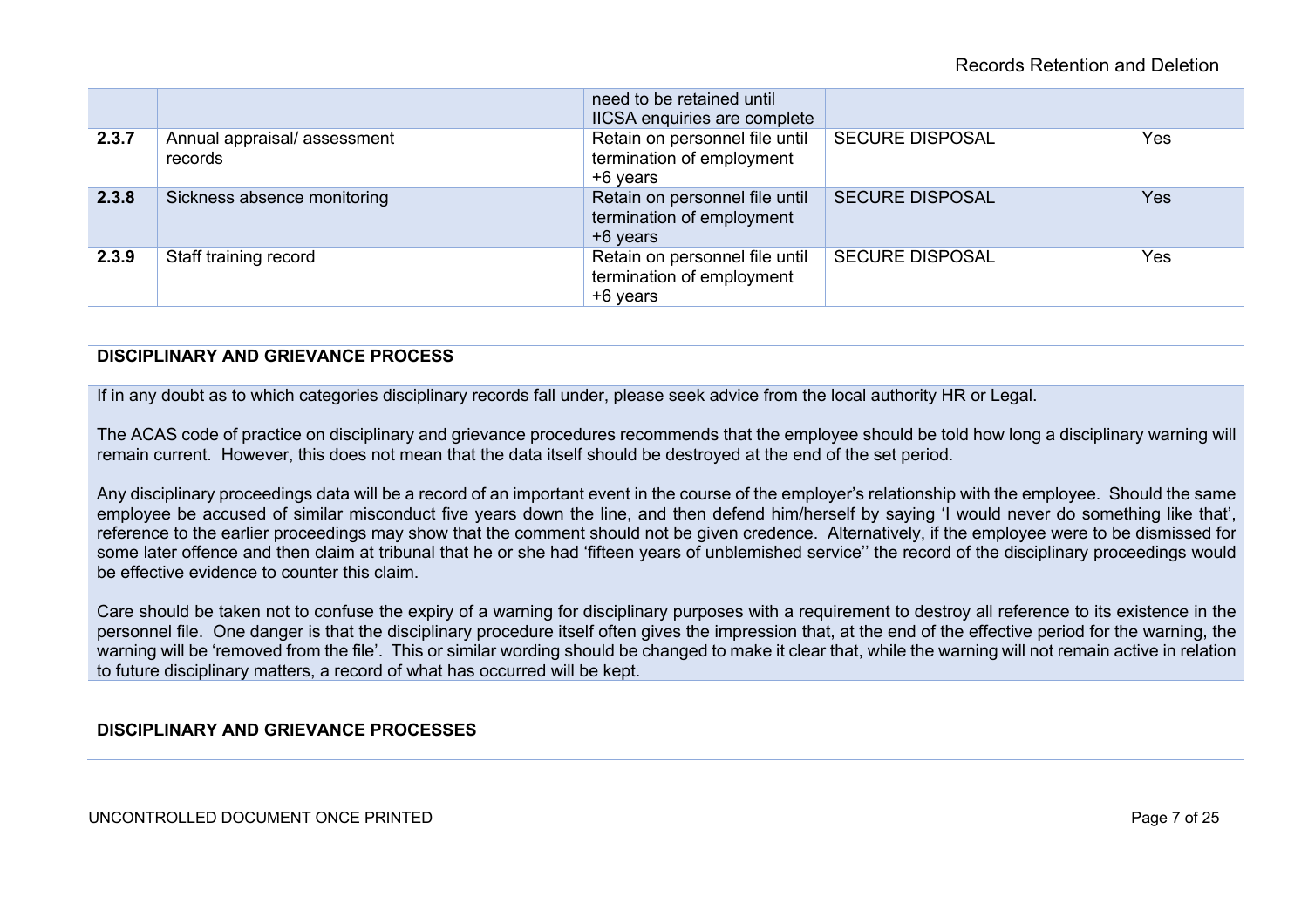|        | <b>Basic file description</b>                                                                             | <b>Statutory</b><br><b>Provisions</b>                                                                                                                                                                                                                                                        | <b>Retention Period</b><br>[Operational]                                                                                                | Action at the end of the<br>administrative life of the record | <b>Personal</b><br><b>Information</b> |
|--------|-----------------------------------------------------------------------------------------------------------|----------------------------------------------------------------------------------------------------------------------------------------------------------------------------------------------------------------------------------------------------------------------------------------------|-----------------------------------------------------------------------------------------------------------------------------------------|---------------------------------------------------------------|---------------------------------------|
| 2.3.10 | Records relating to any<br>allegation of a young person<br>protection nature against a<br>member of staff | 'Keeping young<br>persons safe in<br>education Statutory<br>guidance for<br>schools and<br>colleges<br>September 2018'<br>'Working together<br>to safeguard young<br>persons. A guide<br>to inter -agency<br>working to<br>safeguard and<br>promote the<br>welfare of young<br>persons 2018' | Until the person's normal<br>retirement age or 10 years<br>from the date of the<br>allegation (whichever is the<br>longer) then REVIEW. | <b>SECURE DISPOSAL These records</b><br>must be shredded      | Yes                                   |
| 2.3.11 | Disciplinary proceedings                                                                                  |                                                                                                                                                                                                                                                                                              |                                                                                                                                         |                                                               | Yes                                   |
|        | Oral and written first warning<br>Written second warning                                                  |                                                                                                                                                                                                                                                                                              | Valid from date of warning +<br>6 months. Retain on<br>personnel file                                                                   | <b>SECURE DISPOSAL</b>                                        |                                       |
|        | Final warning                                                                                             |                                                                                                                                                                                                                                                                                              | Valid from date of warning +<br>18 months. Retain on<br>Personnel file                                                                  |                                                               |                                       |
|        | Case not found                                                                                            |                                                                                                                                                                                                                                                                                              | If the incident is related to<br>young person protection see<br>above (2.3.12) Retain on<br><b>Personnel File</b>                       | <b>SECURE DISPOSAL</b>                                        |                                       |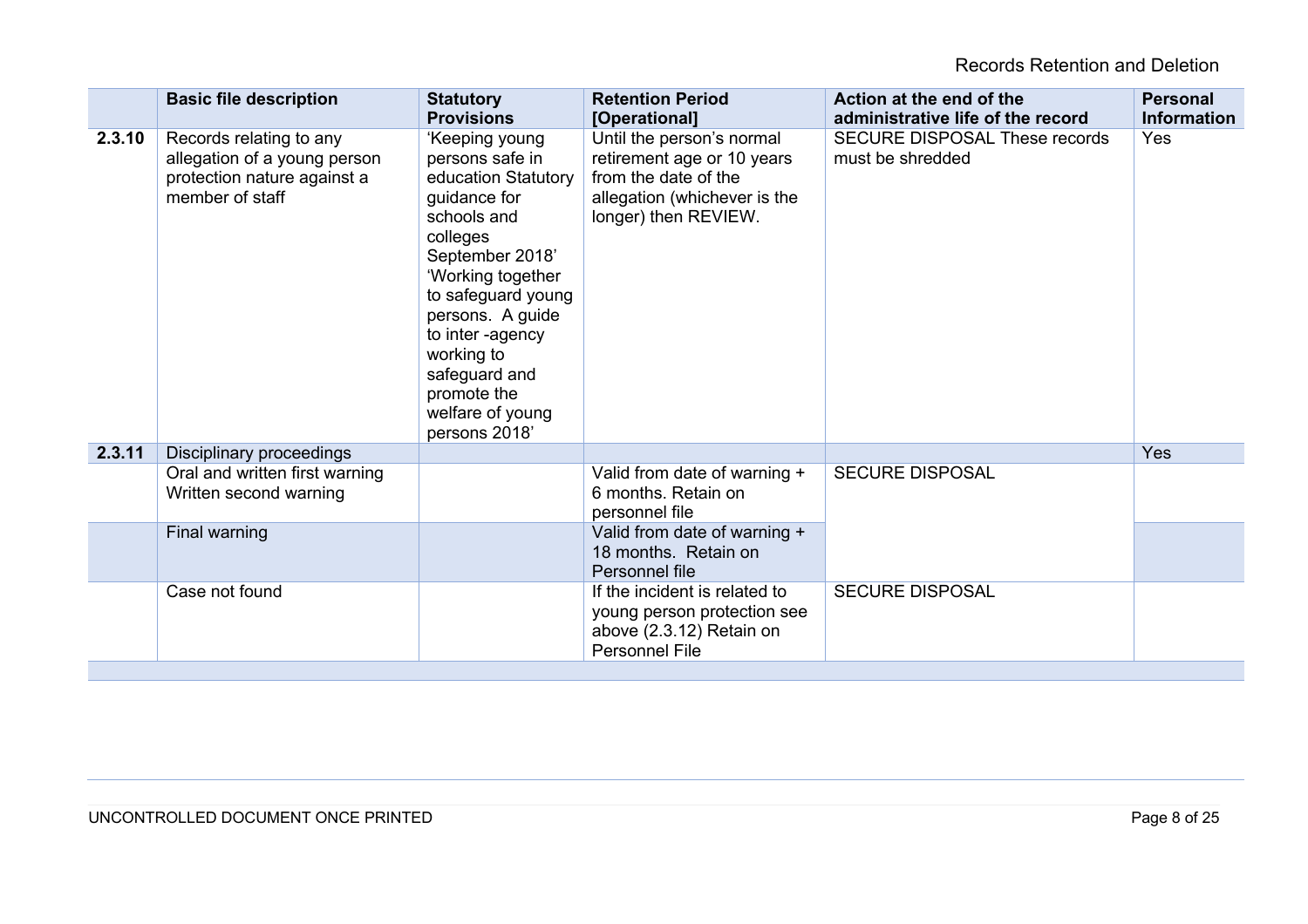# **PAYROLL AND PENSIONS**

|        | <b>Basic file description</b>                                                                                                                                                   | <b>Statutory</b><br><b>Provisions</b>                                                                                                                                                                                                                                                                                                                                                           | <b>Retention Period</b><br>[Operational] | Action at end of the administrative<br>life of the record | <b>Personal</b><br><b>Information</b> |
|--------|---------------------------------------------------------------------------------------------------------------------------------------------------------------------------------|-------------------------------------------------------------------------------------------------------------------------------------------------------------------------------------------------------------------------------------------------------------------------------------------------------------------------------------------------------------------------------------------------|------------------------------------------|-----------------------------------------------------------|---------------------------------------|
| 2.3.12 | Car Mileage Output, Income tax<br>form P60, Car Insurance,<br>Maternity Payment, National<br>Insurance, Overtime, Payroll<br>Awards, Payroll, reports,<br>pension, bank details | Taxes<br>Management Act<br>1970 Income and<br><b>Corporation Taxes</b><br>1988                                                                                                                                                                                                                                                                                                                  | Current year<br>+ 6 years                | <b>SECURE DISPOSAL</b>                                    | Yes                                   |
| 2.3.13 | Tax Forms P6/P11/<br>P11D/P35/P45/P46/ P48                                                                                                                                      | The minimum<br>requirement as<br>stated in Inland<br>Revenue Booklet<br>$490 - at least 3$<br>years after the end<br>of the tax year to<br>which they apply.<br>Originals must be<br>retained in paper/<br>electronic format.<br>[It is a corporate]<br>decision to retain<br>for current year $+6$<br>years]. Employees<br>should retain<br>records for 22<br>months after<br>current tax year | Current year<br>+ 6 years                | <b>SECURE DISPOSAL</b>                                    | Yes                                   |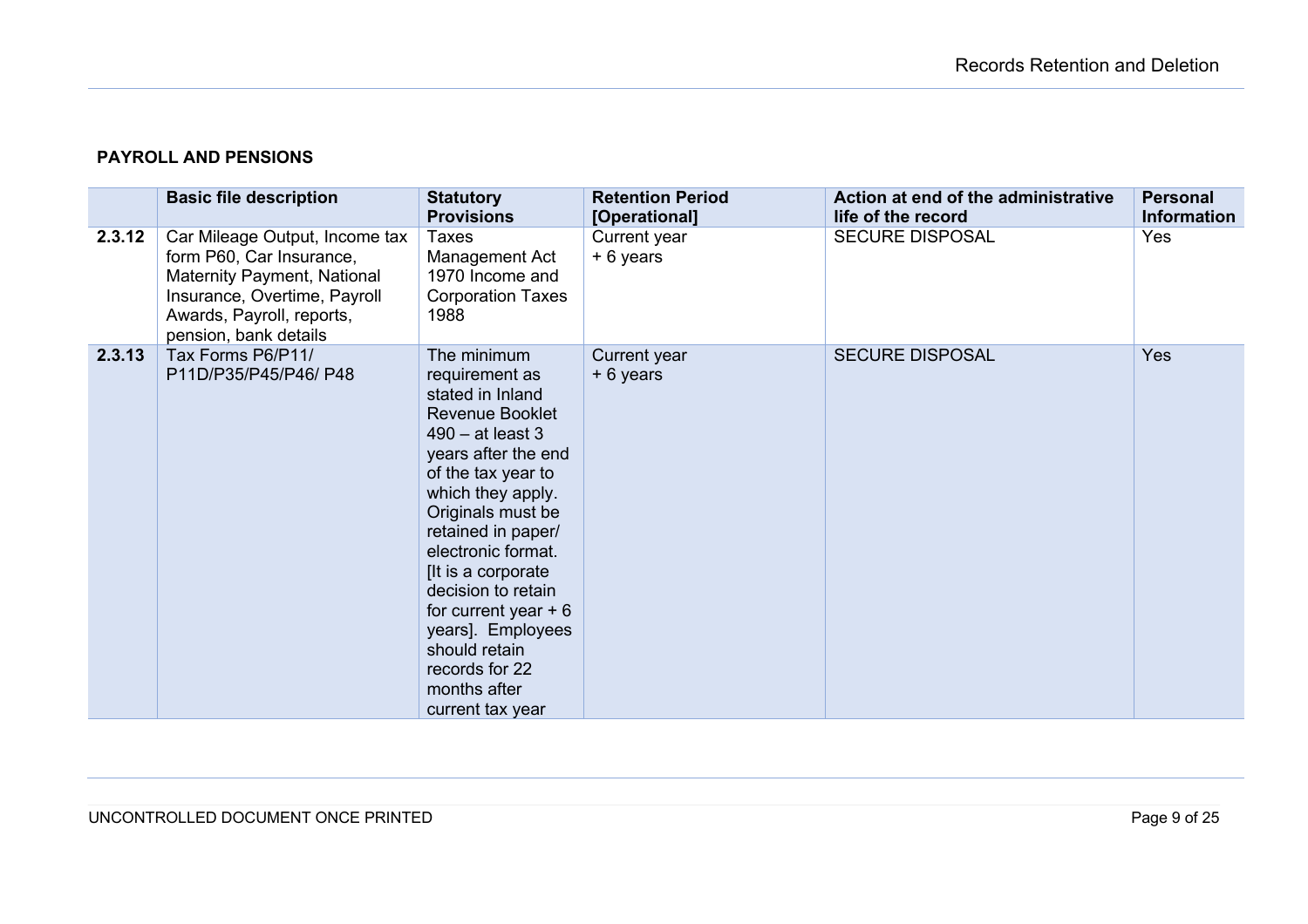|       | <b>2.4 HEALTH AND SAFETY</b>                                                                                         |                                                                                                                                                                                                                                              |                                                                                                                                                                                                                                                                                                                                                                                                              |                                                               |                                       |
|-------|----------------------------------------------------------------------------------------------------------------------|----------------------------------------------------------------------------------------------------------------------------------------------------------------------------------------------------------------------------------------------|--------------------------------------------------------------------------------------------------------------------------------------------------------------------------------------------------------------------------------------------------------------------------------------------------------------------------------------------------------------------------------------------------------------|---------------------------------------------------------------|---------------------------------------|
|       | <b>Basic file description</b>                                                                                        | <b>Statutory</b><br><b>Provisions</b>                                                                                                                                                                                                        | <b>Retention Period</b>                                                                                                                                                                                                                                                                                                                                                                                      | Action at the end of the<br>administrative life of the record | <b>Personal</b><br><b>Information</b> |
| 2.4.1 | <b>Health and Safety Policy</b><br><b>Statements</b>                                                                 |                                                                                                                                                                                                                                              | Life of Policy<br>+ 3 years                                                                                                                                                                                                                                                                                                                                                                                  | <b>SECURE DISPOSAL</b>                                        |                                       |
| 2.4.2 | <b>Health and Safety Risk</b><br><b>Assessments</b>                                                                  |                                                                                                                                                                                                                                              | Life of risk assessment $+3$<br>years provided that a copy of<br>the risk assessment is stored<br>with the accident report if an<br>incident occurred                                                                                                                                                                                                                                                        | <b>SECURE DISPOSAL</b>                                        |                                       |
| 2.4.3 | Accident reporting records<br>relating to individuals who are<br>over 18 years of age at the time<br>of the incident | <b>Social Security</b><br>[Claims and<br>Payments]<br>Regulations 1979<br>Reg 25.<br><b>Social Security</b><br><b>Administration Act</b><br>1992 Section 8.<br>Limitation Act 1980<br>Allows the<br>information to be<br>kept electronically | The Accident Book - B1 510<br>$-3$ years and 4 months after<br>last entry in the book.<br>This includes the new format<br>to be used from 1/1/04<br>This means that, if it takes 5<br>years to complete, the book<br>must be retained for a further<br>3 years and 4 months from<br>the last entry.<br>Complete pages must be<br>kept secure with restricted<br>access. Data Protection Act<br>2018 and GDPR | <b>SECURE DISPOSAL</b>                                        | Yes                                   |
| 2.4.4 | Accident reporting records<br>relating to individuals who are                                                        | As 2.4.3                                                                                                                                                                                                                                     | As 2.4.3                                                                                                                                                                                                                                                                                                                                                                                                     | <b>SECURE DISPOSAL</b>                                        | Yes                                   |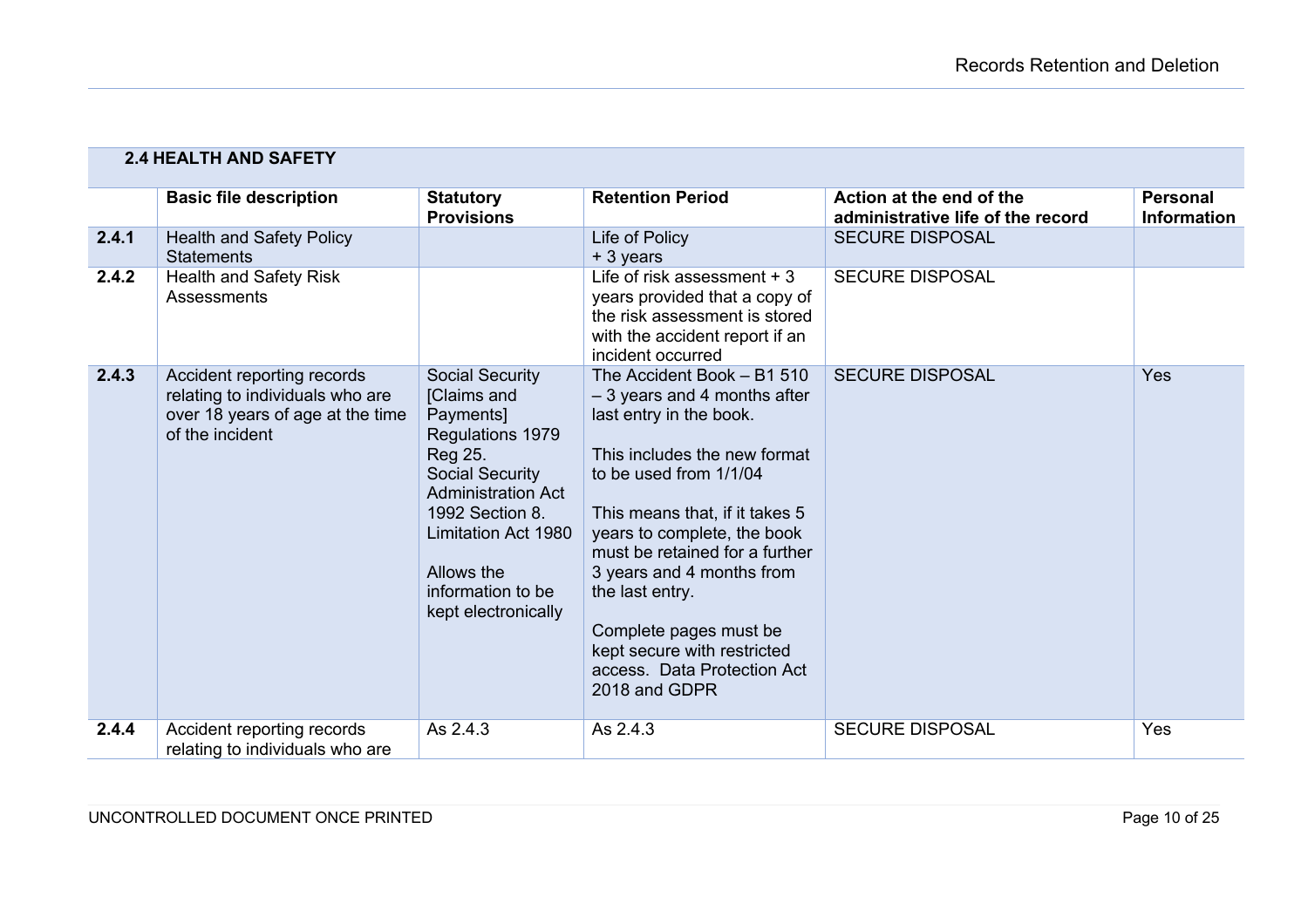|       | under 18 years of age at the<br>time of the incident                                                                                                                                              |                                                                                                                                                                                                                                                                  |                                                                                                                                                                    |                        |            |
|-------|---------------------------------------------------------------------------------------------------------------------------------------------------------------------------------------------------|------------------------------------------------------------------------------------------------------------------------------------------------------------------------------------------------------------------------------------------------------------------|--------------------------------------------------------------------------------------------------------------------------------------------------------------------|------------------------|------------|
| 2.4.5 | Records relating to any<br>reportable death, injury, disease<br>or dangerous occurrence<br>[RIDDOR]. For more<br>information see<br>www.hse.gov.uk/RIDDOR                                         | Reporting of<br>Injuries, Diseases<br>and Dangerous<br><b>Occurrences</b><br>Regulations 2013<br>S1 2013 No 1471<br>Regulation 12(2)                                                                                                                             | Date of incident + 25 years<br>provided that all records<br>relating to the incident are<br>held on personnel file [see<br>$2.4.2$ above]                          | <b>SECURE DISPOSAL</b> | <b>Yes</b> |
| 2.4.6 | <b>Control of Substances</b><br>Hazardous to Health [COSHH]                                                                                                                                       | Control of<br>Substances<br>Hazardous to<br><b>Health Regulations</b><br>2002. SI 2002 No<br>2677 Regulation<br>11; Records kept<br>under the 1994 and<br>1999 Regulations<br>to be kept as if the<br>2002 Regulations<br>had not been made<br>Regulation 18(2). | Date of incident + 40 years                                                                                                                                        | <b>SECURE DISPOSAL</b> |            |
| 2.4.7 | Process of monitoring of areas<br>where employees and persons<br>are likely to have come into<br>contact with asbestos                                                                            | Control of<br>Asbestos at Work<br>Regulations 20212<br>S1012 No 632<br><b>Regulation 19</b>                                                                                                                                                                      | Last action<br>+40 years                                                                                                                                           | <b>SECURE DISPOSAL</b> |            |
| 2.4.8 | Process of monitoring of areas<br>where employees and persons<br>are likely to have come into<br>contact with radiation.<br>Maintenance records or<br>controls, safety features and<br><b>PPE</b> | The Ionising<br>Radiation<br>Regulations 2017.<br>S1 2017 No 1075<br><b>Regulation 11</b>                                                                                                                                                                        | 2 years from the date on<br>which the examination was<br>made and that the record<br>includes the condition of the<br>equipment at the time of the<br>examination. | <b>SECURE DISPOSAL</b> |            |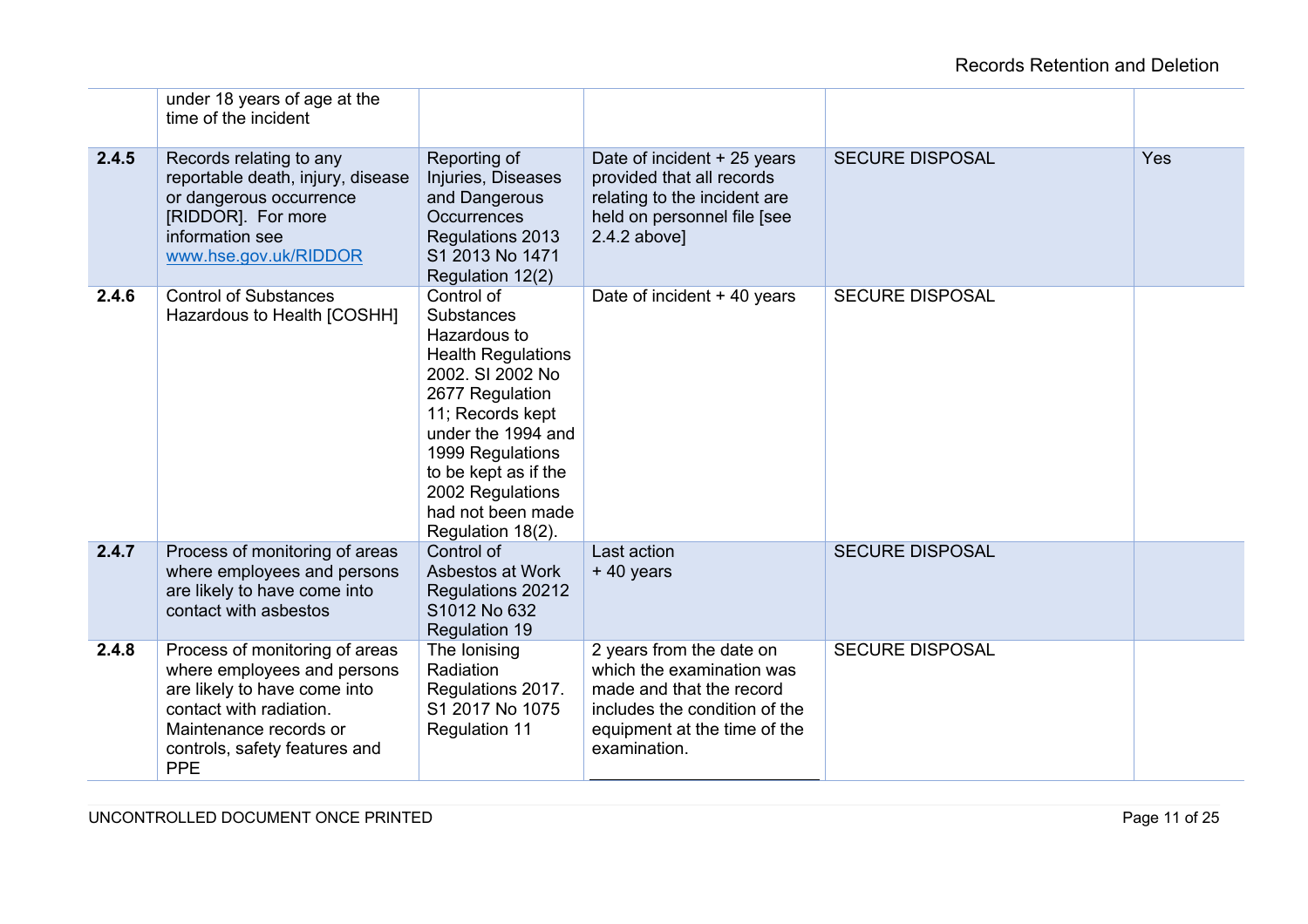|        | Dose assessment and<br>recording                                                                                                                                                              | As amended by S1<br>2018 No 390<br><b>Personal Protective</b><br>Equipment<br>[Enforcement]<br>Regulations 2018 | To keep the records made<br>and maintained [or a copy of<br>these records] until the<br>person to who the record<br>relates has or would have<br>attained the age of 75 years,<br>but in any event for at least<br>30 years from when the<br>record was made. |                        |  |
|--------|-----------------------------------------------------------------------------------------------------------------------------------------------------------------------------------------------|-----------------------------------------------------------------------------------------------------------------|---------------------------------------------------------------------------------------------------------------------------------------------------------------------------------------------------------------------------------------------------------------|------------------------|--|
| 2.4.9  | Fire Precautions Log Books                                                                                                                                                                    |                                                                                                                 | Current year<br>+ 3 years                                                                                                                                                                                                                                     | <b>SECURE DISPOSAL</b> |  |
| 2.4.10 | Health and safety file to show<br>current state of building,<br>including all alterations [wiring,<br>plumbing, building works, etc] to<br>be passed on in the case of<br>change of ownership |                                                                                                                 | Pass to new owner on sale or<br>transfer of building                                                                                                                                                                                                          |                        |  |
|        |                                                                                                                                                                                               |                                                                                                                 |                                                                                                                                                                                                                                                               |                        |  |

# **2.5 FINANCIAL MANAGEMENT**

|                                      | <b>Basic File Description</b> | <b>Statutory</b><br><b>Provisions</b> | <b>Retention Period</b><br>[Operational] | Action at end of the administrative<br>life of the record | Personal<br><b>Information</b> |  |
|--------------------------------------|-------------------------------|---------------------------------------|------------------------------------------|-----------------------------------------------------------|--------------------------------|--|
| <b>RISK MANAGEMENT AND INSURANCE</b> |                               |                                       |                                          |                                                           |                                |  |

| 2.5.1 | <b>Employer's Liability Insurance</b><br>Certificate |  | Closure of the school $+40$<br>years [May be kept]<br>electronically] | SECURE DISPOSAL<br>To be passed to the Local Authority if<br>the school closes |  |
|-------|------------------------------------------------------|--|-----------------------------------------------------------------------|--------------------------------------------------------------------------------|--|
|-------|------------------------------------------------------|--|-----------------------------------------------------------------------|--------------------------------------------------------------------------------|--|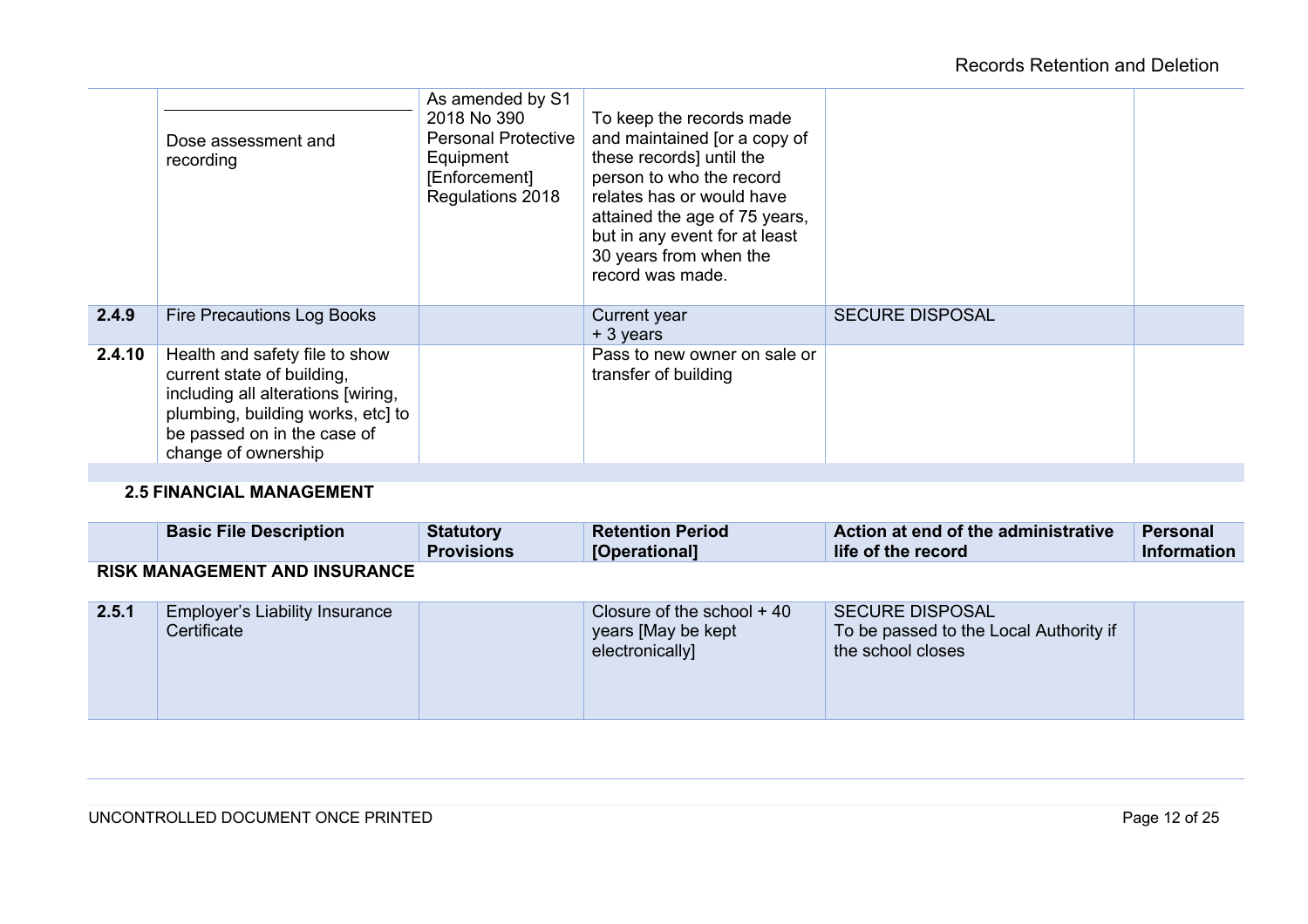| <b>ASSET MANAGEMENT</b>                                                                                                |            |
|------------------------------------------------------------------------------------------------------------------------|------------|
| 2.5.2<br>Inventories of furniture and<br><b>SECURE DISPOSAL</b><br>Current year                                        |            |
| + 6 years<br>equipment                                                                                                 |            |
| 2.5.3<br>Burglary, theft and vandalism<br>Current year<br><b>SECURE DISPOSAL</b>                                       |            |
| + 6 years<br>report forms                                                                                              |            |
| ACCOUNTS AND STATEMENTS [INCLUDING BUDGET MANAGEMENT]                                                                  |            |
| 2.5.4<br><b>Annual Accounts</b><br><b>STANDARD DISPOSAL</b><br>Current year                                            |            |
| + 6 years                                                                                                              |            |
| Date of last payment on the<br>2.5.5<br>Loans and grants managed by<br><b>SECURE DISPOSAL</b>                          |            |
| the school<br>$loan + 12$ years then                                                                                   |            |
| <b>REVIEW</b>                                                                                                          |            |
| 2.5.6<br>Life of the budget $+6$ ? years<br><b>SECURE DISPOSAL</b><br>All records relating to the                      |            |
| creation of budgets, including                                                                                         |            |
| the annual budget statement                                                                                            |            |
| and background papers                                                                                                  |            |
| Invoices, receipts, order books<br>2.5.7<br>Current financial year<br><b>SECURE DISPOSAL</b>                           |            |
| and requisitions, delivery<br>+ 6 years<br>notices                                                                     |            |
|                                                                                                                        |            |
| <b>SECURE DISPOSAL</b>                                                                                                 |            |
| Records relating to the<br>Current financial year<br>2.5.8<br>+ 6 years                                                |            |
| collection and banking of<br>monies                                                                                    |            |
| Records relating to the<br><b>SECURE DISPOSAL</b><br>2.5.9<br>Final payment of debt $+6$                               |            |
| identification and collection of<br>years                                                                              |            |
| debt                                                                                                                   |            |
| <b>STUDENT FINANCE</b>                                                                                                 |            |
| Date student leaves the<br><b>Student Premium Fund records</b><br><b>SECURE DISPOSAL</b><br>2.5.10                     | <b>Yes</b> |
| provision + 12 months                                                                                                  |            |
| <b>CONTRACT MANAGEMENT</b>                                                                                             |            |
| <b>SECURE DISPOSAL</b><br>2.5.11<br>All records relating to the<br>Last payment on the contract<br>Limitation Act 1980 |            |
| management of contracts<br>+ 6 years                                                                                   |            |
|                                                                                                                        |            |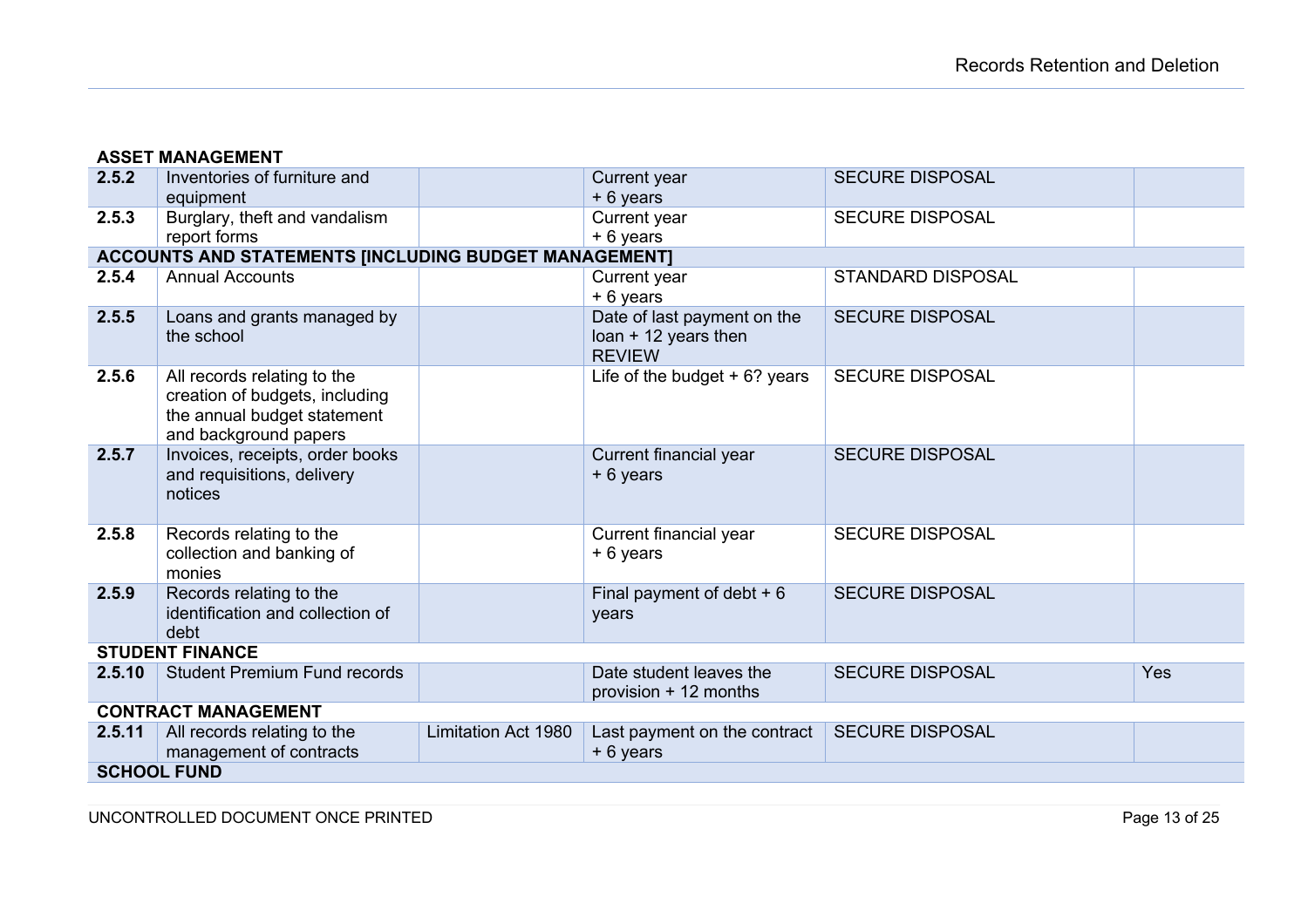| 2.5.12 | Cheque books, paying in books,   | Current vear | <b>SECURE DISPOSAL</b> |  |
|--------|----------------------------------|--------------|------------------------|--|
|        | ledger, invoices, receipts, bank | + 6 years    |                        |  |
|        | statement, trips                 |              |                        |  |

## **2.6 PROPERTY MANAGEMENT**

|       | <b>Basic file description</b>                                                                                                     | <b>Statutory</b><br><b>Provisions</b> | <b>Retention Period</b><br>[Operational]   | Action at end of the administrative<br>life of the record | <b>Personal</b><br><b>Information</b> |
|-------|-----------------------------------------------------------------------------------------------------------------------------------|---------------------------------------|--------------------------------------------|-----------------------------------------------------------|---------------------------------------|
|       | <b>MAINTENANCE</b>                                                                                                                |                                       |                                            |                                                           |                                       |
| 2.6.1 | All records relating to the<br>maintenance of the school<br>carried out by school<br>employees, including<br>maintenance logbooks |                                       | Retained until school is sold<br>or leased | <b>SECURE DISPOSAL</b>                                    |                                       |

# **3. STUDENT MANAGEMENT**

This section contains retention periods connected to the processes involved in managing a student's journey through school, including the admissions process

## **3.1 ADMISSIONS PROCESS**

|       | <b>Basic File Description</b>                                                                 | Statutory<br>Provisions                                                                                                                                                                       | <b>Retention Period</b><br>[Operational]     | Action at end of the administrative life<br>of the record | Personal<br>Information |
|-------|-----------------------------------------------------------------------------------------------|-----------------------------------------------------------------------------------------------------------------------------------------------------------------------------------------------|----------------------------------------------|-----------------------------------------------------------|-------------------------|
| 3.1.1 | All records relating to the<br>creation and implementation of<br>the School Admissions Policy | <b>School Admissions</b><br><b>Code Statutory</b><br>guidance for<br>admission<br>authorities,<br>governing bodies,<br>local authorities,<br>schools'<br>adjudicators and<br>admission appeal | Life of the policy $+3$ years<br>then REVIEW | <b>SECURE DISPOSAL</b>                                    |                         |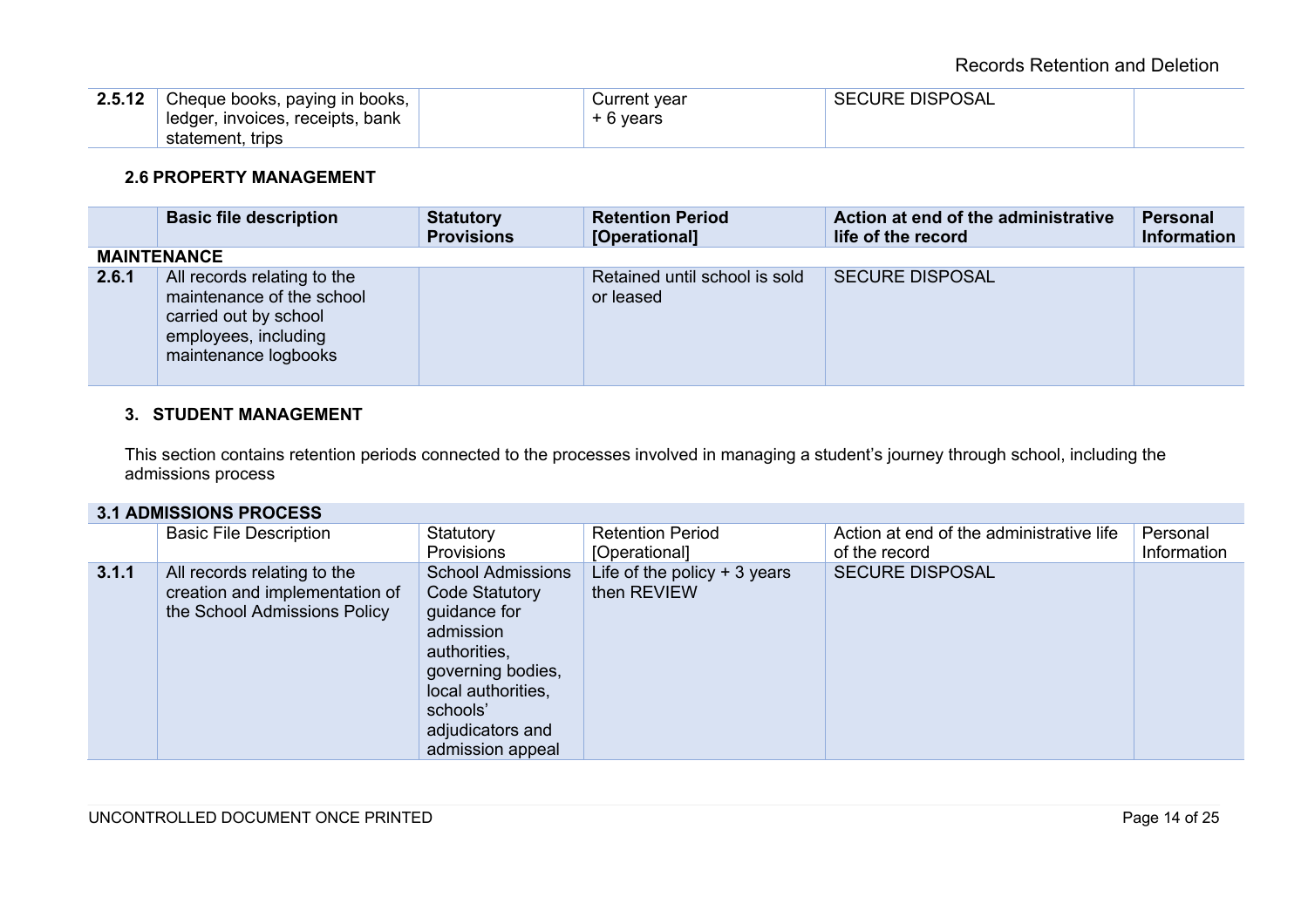# Records Retention and Deletion

|       |                                                                              | panels December<br>2014                                                                                                                                                                                                  |                                                                                                                                                    |                                                                                                                                                                                                                                                                                                            |     |
|-------|------------------------------------------------------------------------------|--------------------------------------------------------------------------------------------------------------------------------------------------------------------------------------------------------------------------|----------------------------------------------------------------------------------------------------------------------------------------------------|------------------------------------------------------------------------------------------------------------------------------------------------------------------------------------------------------------------------------------------------------------------------------------------------------------|-----|
| 3.1.2 | Admissions – if the admission is<br>successful                               | As above                                                                                                                                                                                                                 | To be retained whilst the<br>student attends the School +<br>12 months                                                                             | <b>SECURE DISPOSAL</b>                                                                                                                                                                                                                                                                                     | Yes |
|       |                                                                              |                                                                                                                                                                                                                          |                                                                                                                                                    |                                                                                                                                                                                                                                                                                                            |     |
| 3.1.3 | <b>Register of Admissions</b>                                                | As above                                                                                                                                                                                                                 | To be retained whilst the<br>student attends the School +<br>12 months                                                                             | <b>REVIEW</b><br>The school may wish to consider<br>keeping the admission register<br>permanently as an archive record as<br>often schools receive enquiries from<br>past students to confirm the dates<br>they attended the school or to transfer<br>these records to the appropriate Local<br>Authority. |     |
|       |                                                                              |                                                                                                                                                                                                                          |                                                                                                                                                    |                                                                                                                                                                                                                                                                                                            |     |
| 3.1.4 | Proof of address supplied by<br>parents as part of the<br>admissions process | <b>School Admissions</b><br><b>Code Statutory</b><br>guidance for<br>admission<br>authorities,<br>governing bodies,<br>local authorities,<br>schools'<br>adjudicators and<br>admission appeal<br>panels December<br>2014 | 12 months<br>if obtained electronically<br>during COVID-19 otherwise<br>proof of address<br>authenticated but<br>documentation not kept on<br>file | <b>SECURE DISPOSAL</b>                                                                                                                                                                                                                                                                                     | Yes |
|       | <b>3.2 STUDENT'S EDUCATIONAL RECORD</b>                                      |                                                                                                                                                                                                                          |                                                                                                                                                    |                                                                                                                                                                                                                                                                                                            |     |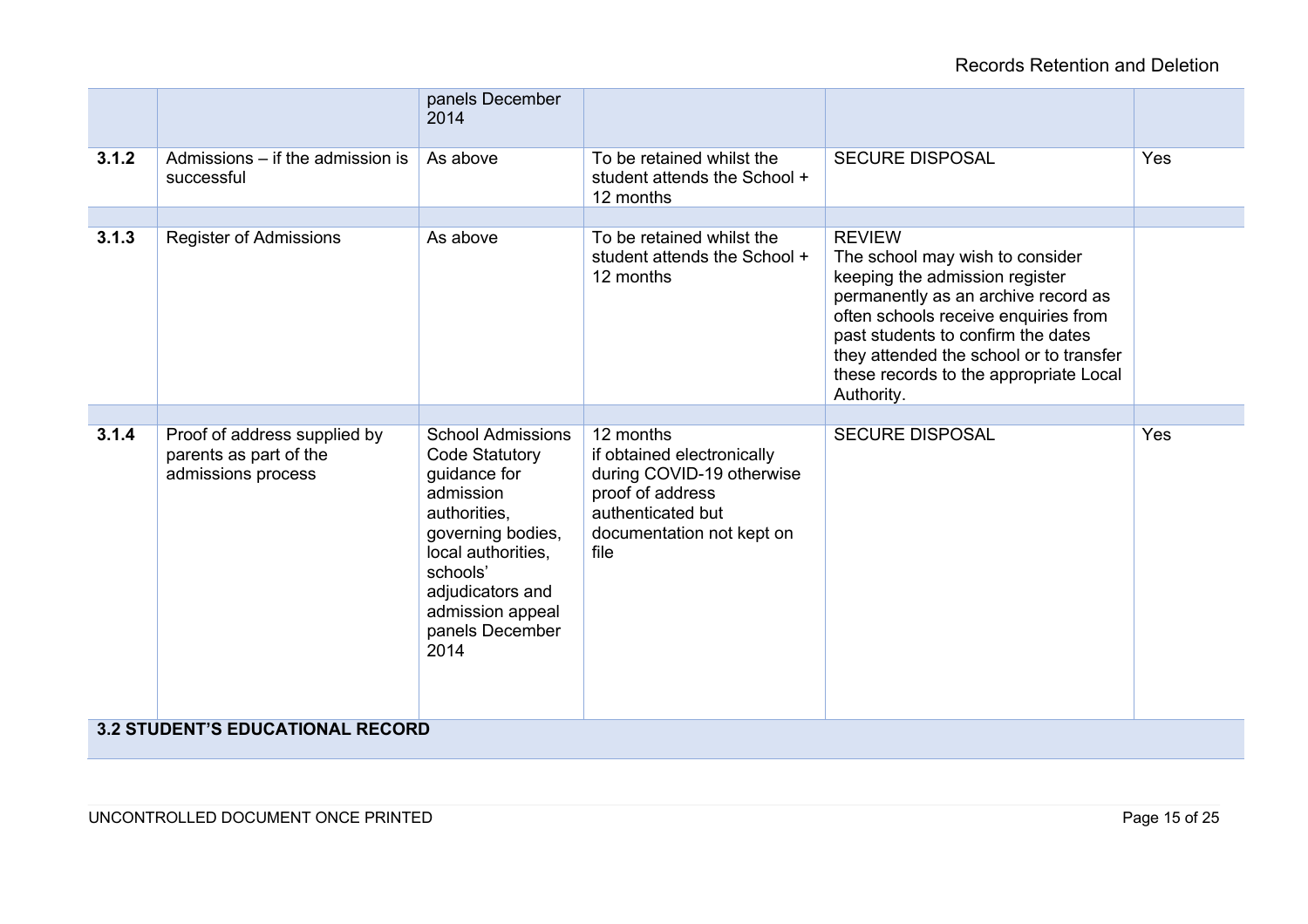**PLEASE NOTE:** Any record containing student information may be subject to the requirements of IICSA. The School should implement any instruction which has been received from the IICSA. The instructions from IICSA will override any guidance given in this Retention Schedule. If unsure about what records should be retained, please seek advice from the Local Authority or take independent legal advice.

#### **3.2.1 Student's Educational Record**

The Education [Student Information] [England] Regulations 2005 SI 2005 No. 1437 As amended by SI 2018 No. 688<br>Retain whilst the vound The file should follow the stu **3.2.1.1** Primary **Retain whilst the young** person remains at the primary school and for 12 months after transferring then review/destroy The file should follow the student when he/she leaves the primary school. This will include: • To another primary school • To a secondary school • To a student referral unit Yes **3.2.2.2** Examination Results **This information should be** added to the student file Yes **3.2.3** Young person Protection information held on student file 'Keeping young persons safe in education Statutory guidance for schools and colleges 2018'; 'Working together to safeguard young persons. A guide to inter-agency working to safeguard and promote the welfare of young persons 2018' If any records relating to young person protection issues are placed on the student file, it should be in a sealed envelope and then retained for the same period of time as the student file. Note: These records will be subject to any instruction given by IICSA SECURE DISPOSAL. These records must be shredded. Yes **3.2.4** Young person Protection – information held in electronic management database (My As above Electronic record is transferred to transition school. Paper record SECURE DISPOSAL Yes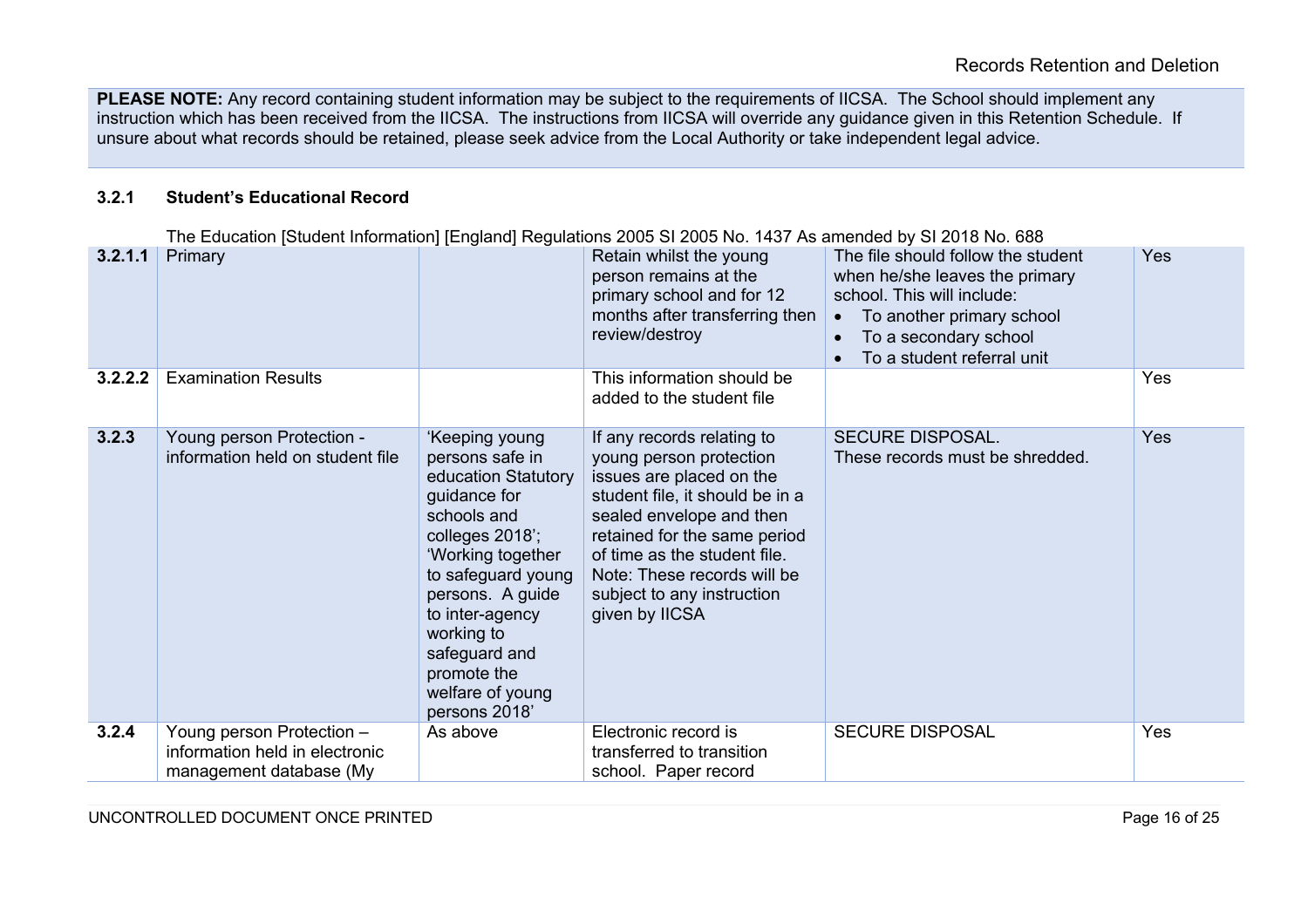|       | Concern, Safeguard, CPOMS<br>etc) | forwarded to transition<br>school. If no transition school<br>then keep from DOB of the<br>young person + 25 years<br>then REVIEW.<br>This retention period was<br>agreed in consultation with<br>the Safeguarding Young<br>persons Group on the<br>understanding that the<br>principal copy of this<br>information will be found on<br>the Local Authority Social<br>Services record. Note:<br>These records will be subject<br>to any instruction given by<br><b>IICSA</b> |  |
|-------|-----------------------------------|------------------------------------------------------------------------------------------------------------------------------------------------------------------------------------------------------------------------------------------------------------------------------------------------------------------------------------------------------------------------------------------------------------------------------------------------------------------------------|--|
| 3.2.5 | Last Known School                 | <b>SECURE DISPOSAL</b><br>Retain DOB + 25 years.<br>Other support service records<br>can be retained for a longer<br>period of 31 years to enable<br>defence in a 'failure to<br>provide a sufficient education'<br>case.                                                                                                                                                                                                                                                    |  |

## **3.3 Attendance**

Please Note: Any record containing student information may be subject to the requirements of IICSA. The School should implement any instruction which has been received from the IICSA. The instructions from IICSA will override any guidance given in this Retention Schedule. If unsure about what records should be retained, please seek advice from the Local Authority or take independent legal advice.

| 221<br>J.J. I | <b>Attendance Registers</b> | Kept electronically Whilst  | SECURE DISPOSAL | Yes |
|---------------|-----------------------------|-----------------------------|-----------------|-----|
|               |                             | student attends school plus |                 |     |
|               |                             | I2 months.                  |                 |     |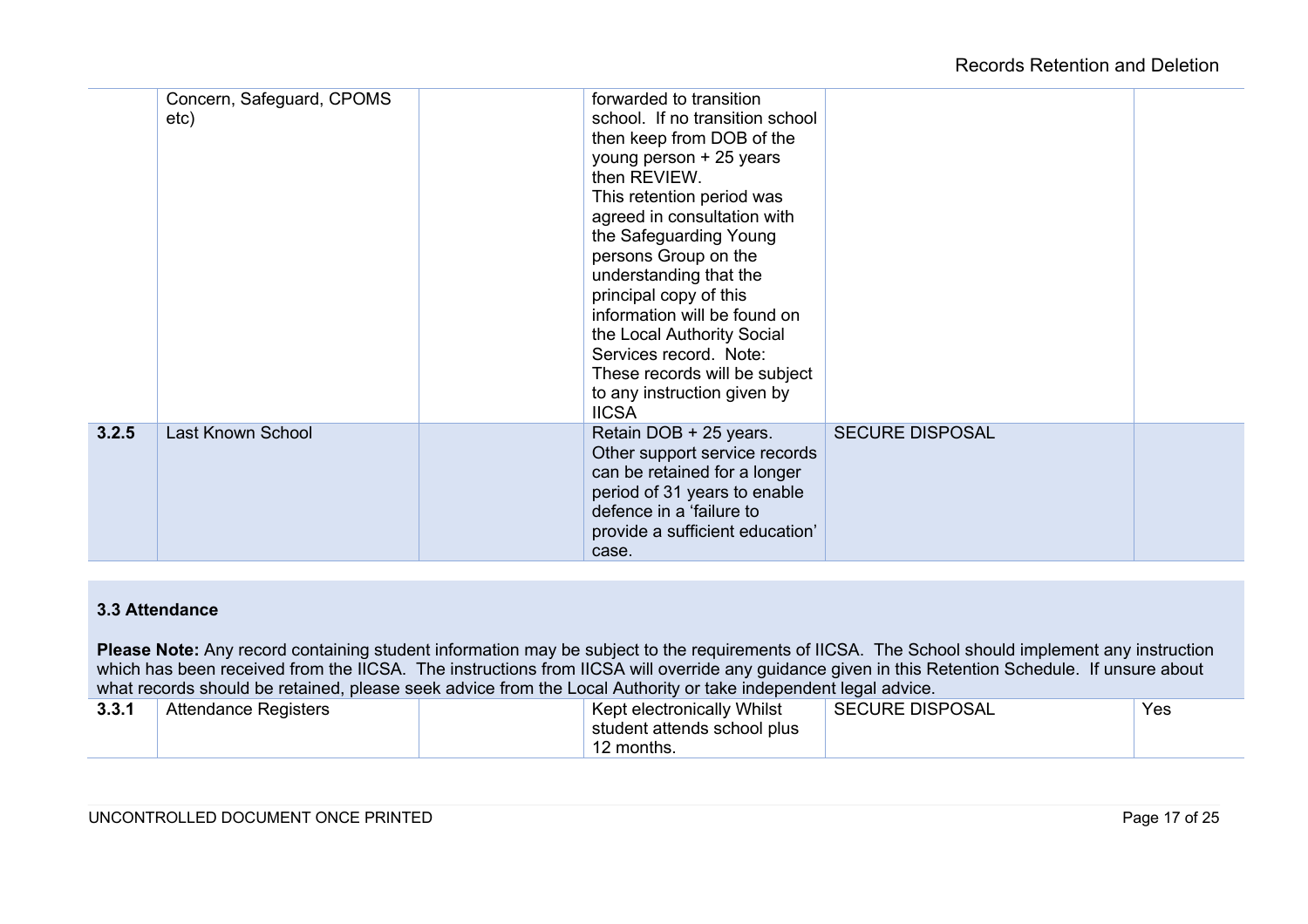| 3.3.2 | Correspondence relating to any<br>absence [authorised or<br>unauthorised]                                                                                                                                    | Education Act 1996<br>Section 7                                                                                            | Kept on student file.                                                                                                                                                                                                                                          | <b>SECURE DISPOSAL</b> | <b>Potential</b> |
|-------|--------------------------------------------------------------------------------------------------------------------------------------------------------------------------------------------------------------|----------------------------------------------------------------------------------------------------------------------------|----------------------------------------------------------------------------------------------------------------------------------------------------------------------------------------------------------------------------------------------------------------|------------------------|------------------|
| 3.3.3 | <b>Special Education Needs files,</b><br>reviews and Education Health<br>and Care Plan, including advice<br>and information provided to<br>parents regarding educational<br>needs and accessibility strategy | Young persons and<br>Family's Act 2014;<br>Special<br><b>Educational Needs</b><br>and Disability Act<br>2001<br>Section 14 | DOB of the student + 31<br>years [Education, Health and<br>Care Plan is valid until the<br>individual reaches the age of<br>25 years $-$ the retention<br>period adds an additional 6<br>years from the end of the<br>plan in line with the Limitation<br>Act] | <b>SECURE DISPOSAL</b> | Yes              |

# **4 Curriculum and Extra Curricular Activities**

This section contains retention periods connected to the process involved in managing the curriculum and extra-curricular activities.

| <b>4.1 STATISTICS AND MANAGEMENT INFORMATION</b> |                                             |                                       |                                                                                                                                                                                                                                              |                                                           |                                |  |
|--------------------------------------------------|---------------------------------------------|---------------------------------------|----------------------------------------------------------------------------------------------------------------------------------------------------------------------------------------------------------------------------------------------|-----------------------------------------------------------|--------------------------------|--|
|                                                  | <b>Basic file description</b>               | <b>Statutory</b><br><b>Provisions</b> | <b>Retention Period</b><br>[Operational]                                                                                                                                                                                                     | Action at end of the administrative<br>life of the record | Personal<br><b>Information</b> |  |
| 4.1.1                                            | <b>Curriculum Returns</b>                   |                                       | Current year<br>+ 3 years                                                                                                                                                                                                                    | <b>SECURE DISPOSAL</b>                                    | <b>No</b>                      |  |
| 4.1.2                                            | <b>Examination Results</b><br>[School copy] |                                       | Current year<br>$+6$ years                                                                                                                                                                                                                   | <b>SECURE DISPOSAL</b>                                    | Yes                            |  |
| 4.1.3                                            | <b>SATS Records</b>                         |                                       |                                                                                                                                                                                                                                              |                                                           |                                |  |
| 4.1.4                                            | Results                                     |                                       | The SATS results should be<br>recorded on the student's<br>educational file and will<br>therefore be retained until the<br>student moves to a new<br>school plus 12 months. The<br>school may keep a composite<br>record of all of the whole | <b>SECURE DISPOSAL</b>                                    | Yes                            |  |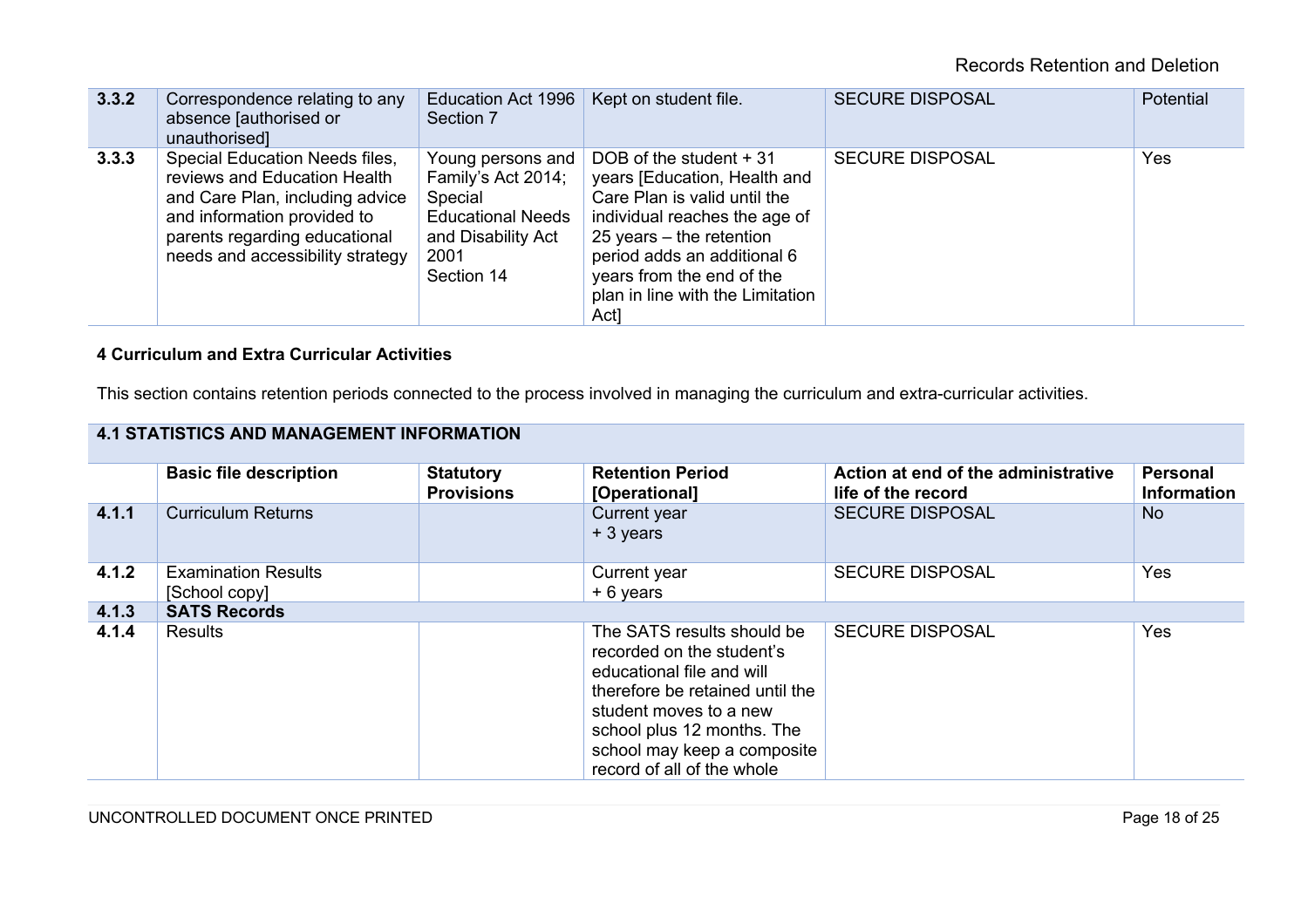|       |                                                                                          |                                           | year's SATS results. These<br>could be kept for current year<br>+ 6 years to allow suitable<br>comparison                                                                                                     |                        |            |
|-------|------------------------------------------------------------------------------------------|-------------------------------------------|---------------------------------------------------------------------------------------------------------------------------------------------------------------------------------------------------------------|------------------------|------------|
| 4.1.5 | <b>Published Admission Number</b><br>[PAN] Reports                                       |                                           | Current year<br>+ 6 years                                                                                                                                                                                     | <b>SECURE DISPOSAL</b> | Yes        |
| 4.1.6 | Value Added and Contextual<br>Data                                                       |                                           | Current year<br>+ 6 years                                                                                                                                                                                     | <b>SECURE DISPOSAL</b> | Yes        |
|       | <b>4.2 IMPLEMENTATION OF CURRICULUM</b>                                                  |                                           |                                                                                                                                                                                                               |                        |            |
| 4.2.1 | Student's work                                                                           |                                           | Where possible, the student's<br>work should be returned to<br>the student at the end of the<br>academic year.                                                                                                | <b>SECURE DISPOSAL</b> |            |
|       | <b>4.3 SCHOOL TRIPS</b>                                                                  |                                           |                                                                                                                                                                                                               |                        |            |
| 4.3.1 | Parental consent forms for<br>school trips where there has<br>been no major incident     |                                           | Keep for 3 months from date<br>of trip then dispose.                                                                                                                                                          | <b>SECURE DISPOSAL</b> | Yes        |
| 4.3.2 | Parental permission slips for<br>school trips - where there has<br>been a major incident | <b>Limitation Act 1980</b><br>[Section 2] | DOB of the student involved<br>in the incident + 25 years.<br>The permission slips for all<br>the students on the trip need<br>to be retained to show that<br>the rules had been followed<br>for all students | <b>SECURE DISPOSAL</b> | <b>Yes</b> |

**4.4 SCHOOL SUPPORT ORGANISATIONS**

**FAMILY LIAISON OFFICERS AND HOME SCHOOL LIAISON ASSISTANTS**